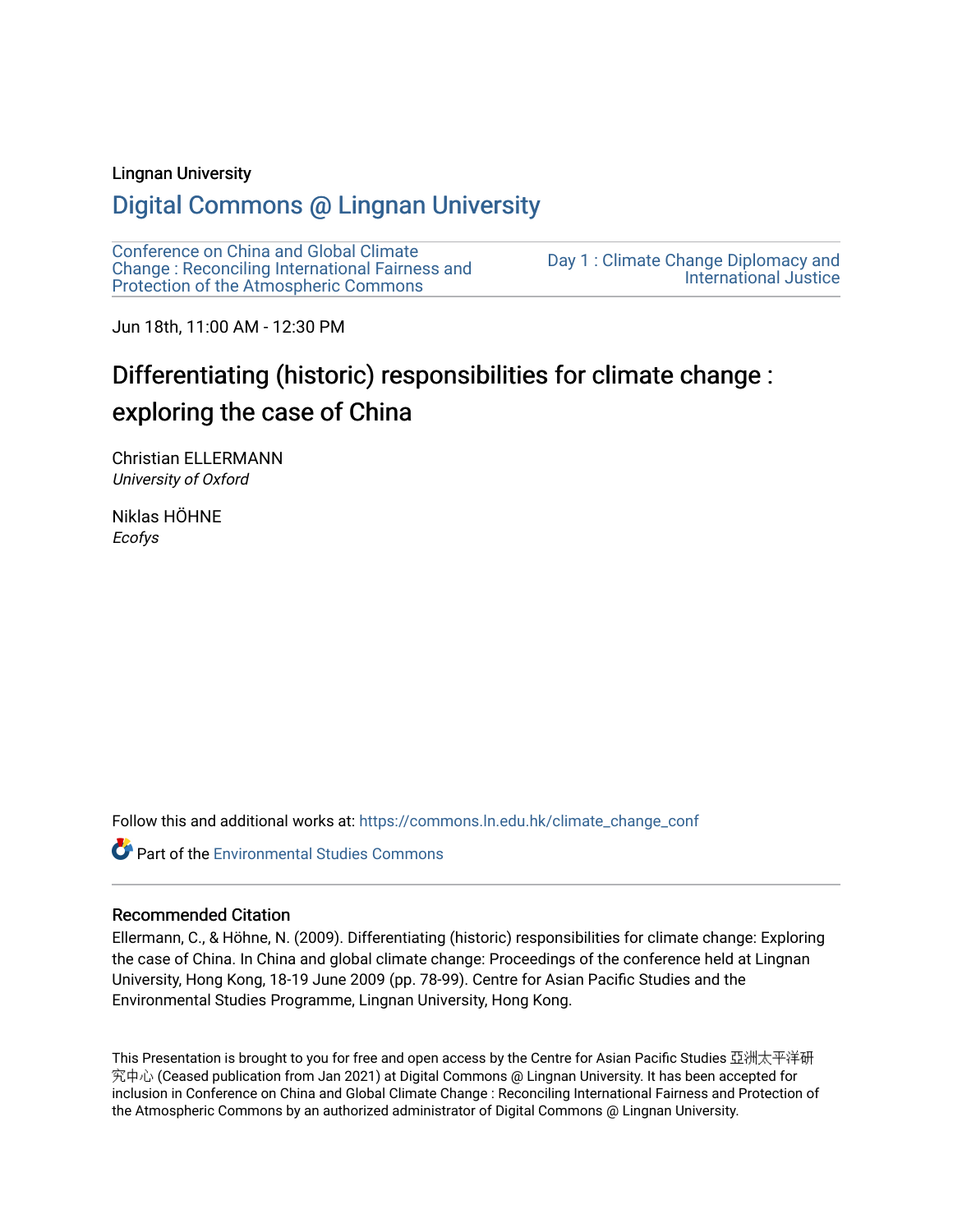## **Differentiating (Historic) Responsibilities for Climate Change: Exploring The Case of China**

Christian Ellermann<sup>1</sup>and Niklas Höhne<sup>2</sup>

## **Abstract**

Following the conclusion of the official work of the Ad hoc group for the modelling and assessment of contributions of climate change (MATCH), this paper takes a look on the politically more sensitive aspect of the Brazilian Proposal, namely the issue of differentiating (historic) responsibility for, and not merely (causal) contribution to climate change. Its aim is (i) to highlight the fact that, while related, the two issues ('contribution to' and 'responsibility for') are fundamentally different and should not be confused, (ii) to propose a methodology of calculating shares of responsibilities as opposed to the shares in causal contribution arrived at in the MATCH results, and (iii) apply these conceptions in depth in the case of China. Two conceptions of responsibility ('strict' or 'limited') are applied to operationalise the notion of 'respective capabilities' given in Article 3.1 of the UNFCCC. The key message resulting from the calculations is that causal contribution – while an important indicator of (environmental) relevance to the problem – must not be confused with moral responsibility for it. The rather large difference between the responsibilities at the two extremes of the scale under both conceptions does give pause for thought as to what sorts of burdens can justly be demanded in any application of the UNFCCC principle of common but differentiated responsibilities, whether in the context of the Brazilian proposal or beyond.

We apply these conceptions of responsibility to the case of China and discuss how they can inform the discussions over future commitments under a Copenhagen agreement.

## **1. Introduction**

Climate change is increasingly acknowledged to have strong ethical dimensions, and global solutions are unlikely to be crafted, or stable, without some broad conception of what would be fair (IPCC 1996, Stern 2006). There is a burgeoning literature on these dimensions (Gardiner 2004, Brown et al. 2006, Klinsky & Dowlatabadi 2009). Some recent work has focussed on a particular dimension, namely that of historical responsibility. Early on, the work of the *ad-hoc group for the modelling and assessment of contributions of climate change* (MATCH) that was motivated by the Brazilian proposal (UNFCCC 1997) concentrated on the causal attribution of historical greenhouse gas (GHG) emissions to countries (Höhne & Ullrich 2003, den Elzen et al. 2005a).

It had been criticised that the past work on historical contributions for climate change, by focussing on the technical, natural science aspects, neglected the ethical and interpretational aspects. While the MATCH work avoids the ethical dimensions of historical responsibilities, some new publications carefully approach the challenge to distinguish causal contribution to climate change from historical responsibility for climate change (Botzen et al. 2008). Discussions of the earlier work showed a clear demand for a deeper analysis of these normative and moral aspects (Botzen et al. 2008). In an earlier paper (Müller et al. 2009) we respond to this demand. The present paper is based largely on this previous work, but gives particular attention to the role of China.

Following the Brazilian proposal, the notion of historical responsibility for climate change of Annex I parties has been regularly evoked by many developing country parties. It is one of the main lines of arguments underlying the principle of common, but differentiated

<sup>&</sup>lt;sup>1</sup> Environmental Change Institute, University of Oxford, email: christian.ellermann@ouce.ox.ac.uk

<sup>2</sup> Ecofys, email: n.hoehne@ecofys.com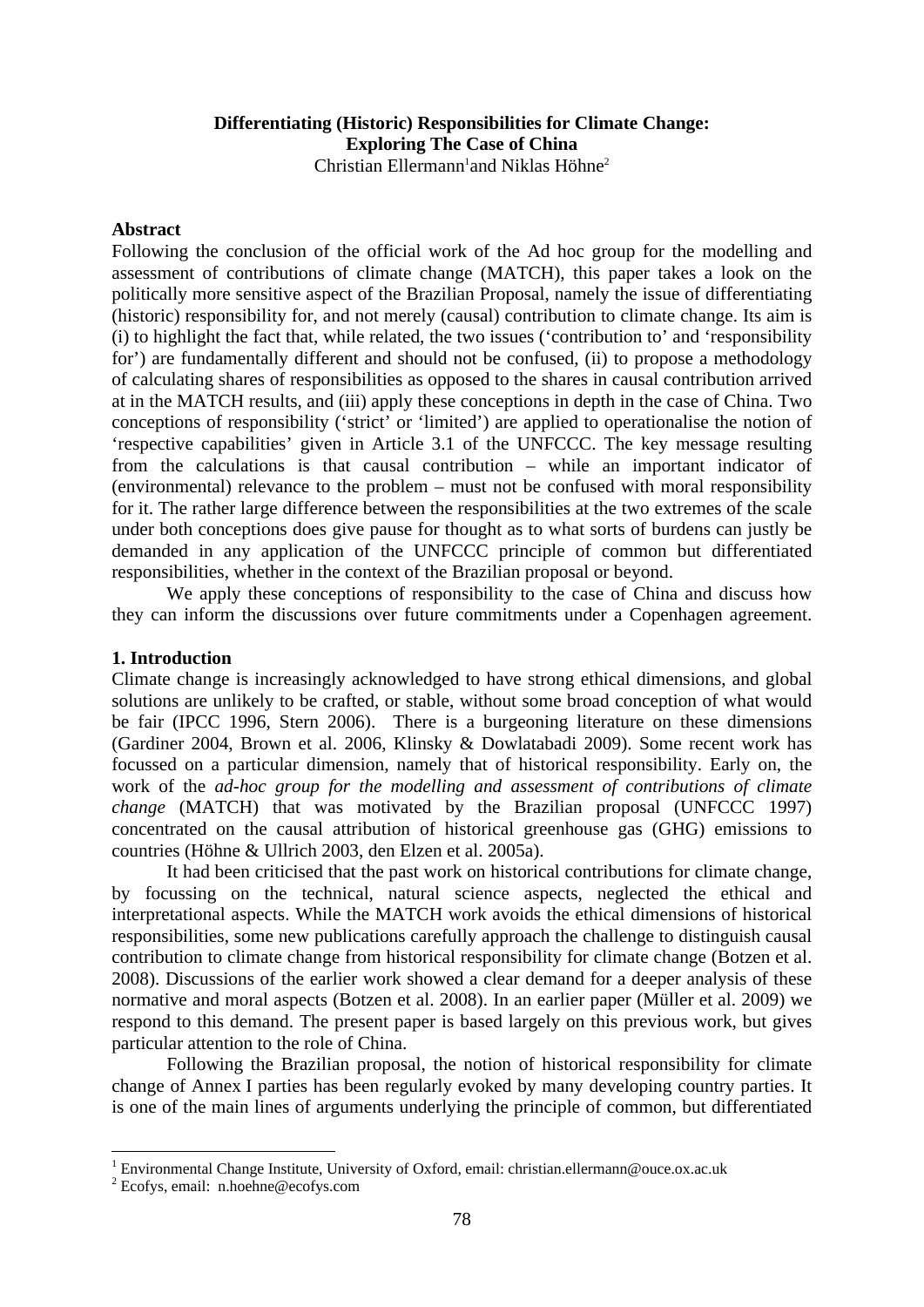responsibilities in the UNFCCC or the polluter pays principle more generally. The discussion on equity – i.e. a political economic approach to historical responsibility (Friman  $2007$ ) – has been widely present in the Chinese debate on climate change. It is indeed one of the main discursive elements in China (Ellermann & Mayer 2009), thus framing the understanding of the country's ethical position vis-à-vis developed countries and the rest of the world. This paper therefore turns the issue from a scientific into a moral question concerning the interpretation of the results of the MATCH group, and focuses on the position of China.

## **2. The Conceptual Framework**

## *2.1. Contribution Versus Responsibility*

Climate impacts – be they anthropogenic, due to natural variability or anything else – will inevitably have a large multitude of causes, each causally contributing to the impacts in question. The (moral) responsibility for climate impacts will also typically be shared by a number of actors. The key difference between being morally (partly) responsible for, and (causally) contributing to is that the former is a blameable matter which only makes sense if the impacts are anthropogenic, while the latter is not. The 1628BC eruption on the Aegean island of Thera (Santorini), it has been argued, led to an average global cooling of 1.5°C over the following one hundred years, and consequently to the downfall of the Minoan civilization, but it would be considered odd to hold the mountain morally responsible.

 The problem is that in the case of anthropogenic impacts, the difference, while remaining, is sometimes not quite as self-evident. There is a link between a moral agent causally contributing to an impact and being morally (partly) responsible for it, but that does not mean that the two are the same. Their difference becomes clear when considering that they generally imply different shares.

The MATCH project modelling has focussed on determining the causal contribution of time series of greenhouse gases covered under the UNFCCC to certain climatic impacts, in particular to changes in mean global temperature. The lesson has been that one really cannot speak of causal contributions to climate change per se, at least not if one is intent on specifying numerical shares thereof.

The advantage of focussing on the effects of emission time series on certain climate parameters was the purely scientific nature of the exercise, which was meant to safeguard the discussions from being dragged into normative or even moral debates. Even in the context of establishing shares in causal contribution, normative issues could not be completely avoided. One of the key normative decisions was the way in which emission time series were associated with particular countries. It is one thing to say that this and that series of emissions has contributed a certain percentage to the increase in global mean temperature over the 20th Century, and quite another to say that the United States of America have done so. The former is purely scientific; the latter involves a normative decision of how to identify 'the emissions of the US' (at a given time). The implicit assumption of the MATCH team was that (a) the (anthropogenic) emissions associated with a country for a given period are those emitted over its sovereign territory, and (b) the sovereign territory is changing over time.

There are a number of problems with this traditional conception, not least that it does not lend itself easily to accommodate 'bunker fuel' emissions from international travel and transport. Another, lesser known problem with this sort of traditional sovereignty based definition is that it does not lend itself to take account of joint contributions and responsibilities, short of pooling the sovereignty of the territories in question. This shortcoming shall be discussed briefly in the context of Article 4 of the UNFCCC, which can be interpreted as implying joint North-South responsibility over the (increments in) emissions in developing countries since the Convention was signed in 1992. For the rest of the article,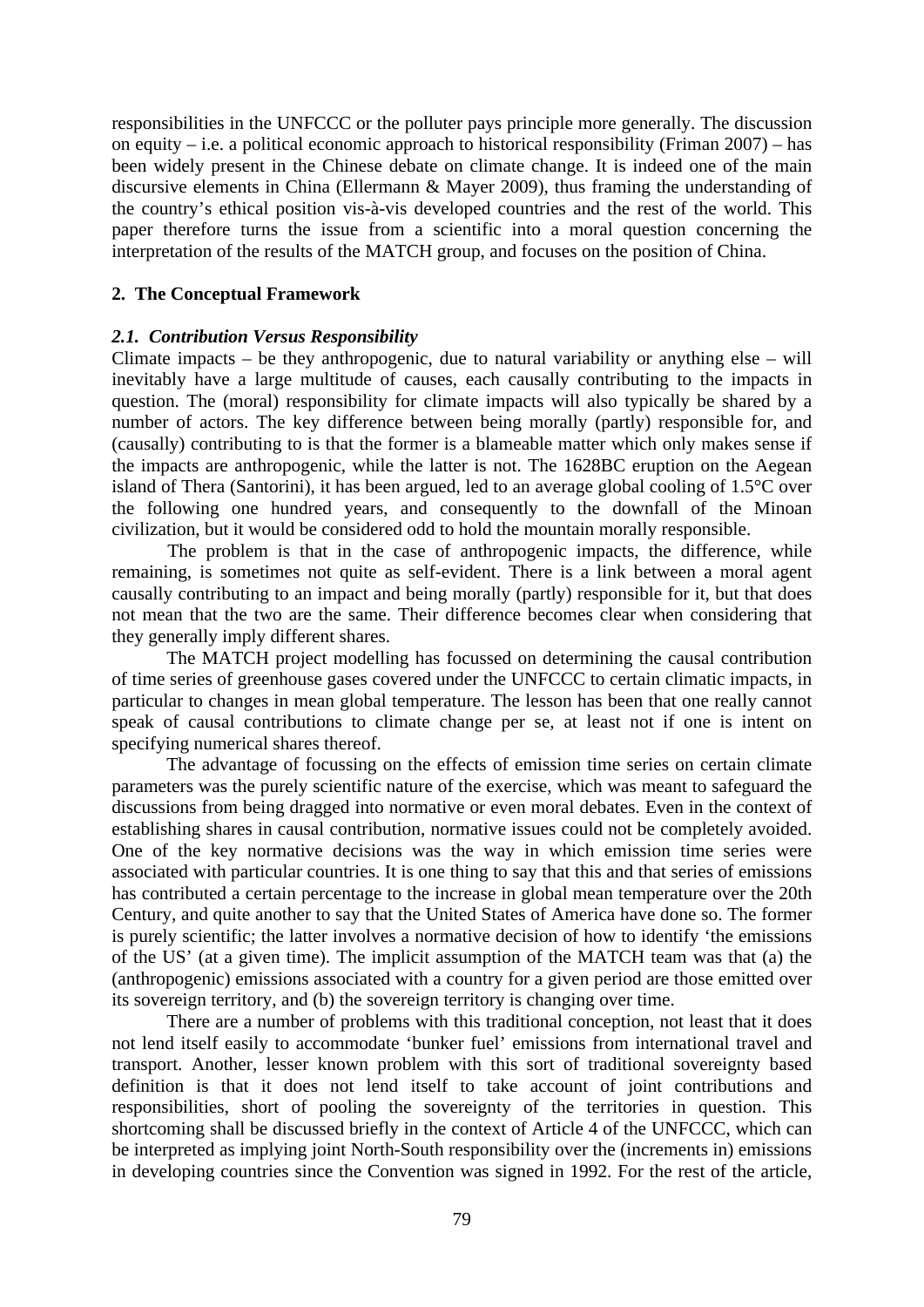the traditional sovereign territory definition of countries' 'anthropogenic' emissions shall be followed however, both for determining their relevant causal contributions and moral responsibilities.



**Figure 1. China's emissions of greenhouse gasses during different historical periods.** 

 The normative issue of identifying the sovereign emissions of China is not completely straightforward. During the observation period from 1890 to 2005 several changes occurred in what is now the sovereign territory of the People's Republic of China. We have to rely on the decisions regarding the attribution of the emissions made by the MATCH team that included Chinese scientists and reflect these here. The data recorded for China during this period is largely dominated by emissions from fossil fuel combustion as recorded in Marland et al. (2005) and thus follows their definition of "mainland China".

Figure 1 displays the shares of emission contributions made to total emissions during different historical periods. Until 1911 China was under the rule of the Qing Dynasty and during parts of this time period, small parts of the country were occupied by foreign powers. There was however no major colonial rule over China that would warrant a deeper discussion of the attribution of emissions during that time, which amount to 6% of total emissions between 1890 and 2005. 1912 to 1937 saw major domestic conflict with warlords fighting over regional rule in the Republic of China, but there should be little question over the attribution of emissions during this time, which amount to 10%. Contrary to this, major parts of China were occupied by Japan between 1937 and 1945. Marland attributes these emissions to China, mirroring similar decisions like the attribution of pre-independence emissions over Indian territory to India and not to Great Britain. In spite of the regionally rapid industrialisation and deforestation during this time, the share of these 9 years amounts to only 4% of total Chinese emissions. From 1946 on, sovereign rule over mainland China became again clearly Chinese, and this historical period contributed 80% of the emissions from 1890 to 2005. Emissions in Taiwan, Hong Kong and Macao are not included in the China dataset.

While the question of Chinese sovereign emissions is not absolutely straightforward, the contribution shares during historical periods that could be contentious (1890 to 1911 and 1937 to 1945) make up merely 10% of total Chinese emissions. In practice, the relevance of the normative decisions surrounding this issue is therefore limited.<sup>3</sup>

<sup>&</sup>lt;sup>3</sup> They nevertheless certainly have to be noted in an ethical paper on Chinese historical emissions.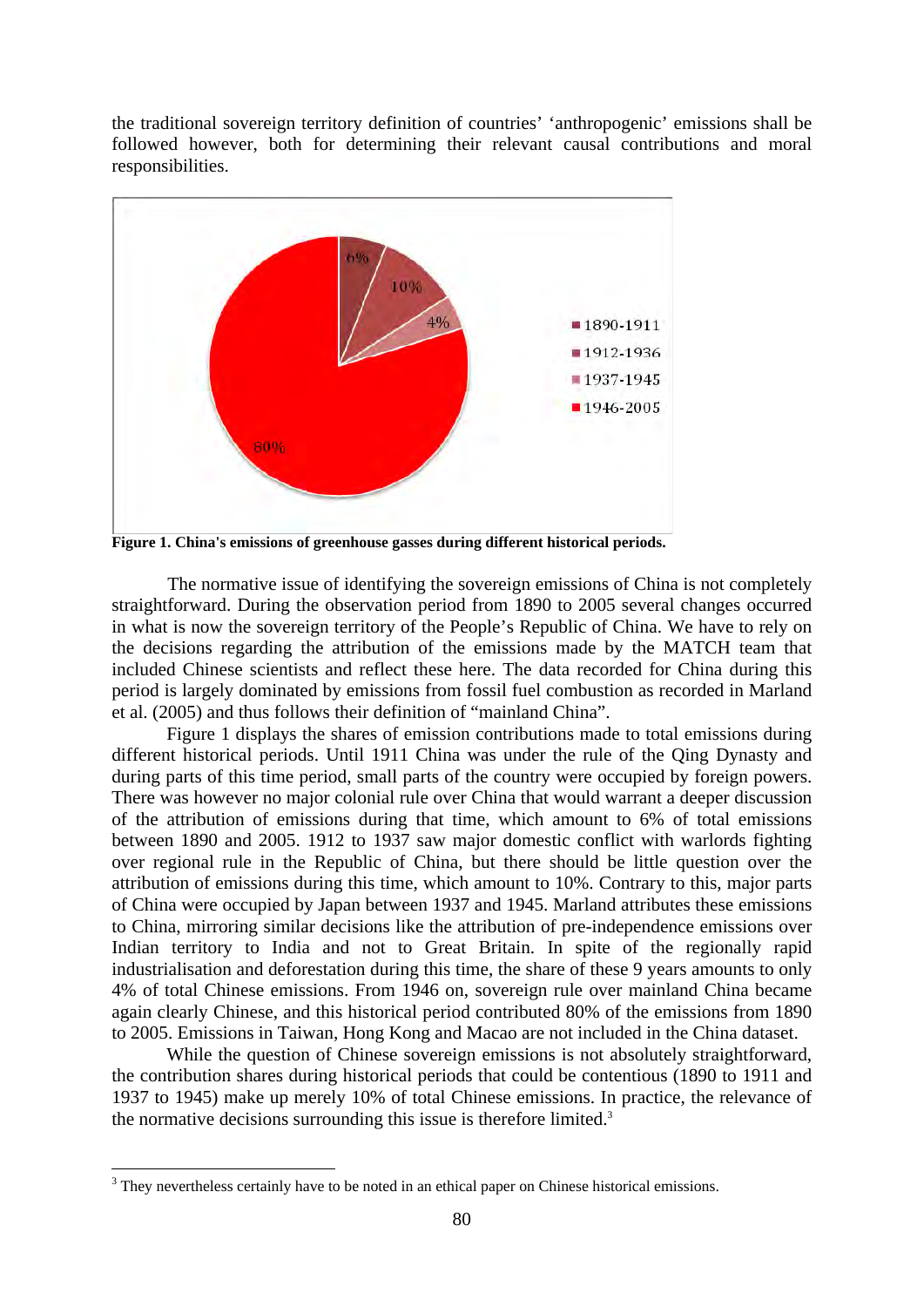#### *2.2. Types of Responsibility: a Loosely Aristotelian Framework*

To be responsible for something harmful is to be worthy of blame for it.<sup>4</sup> Aristotle contends that *blame* and praise are bestowed on *voluntary* actions, while *involuntary* ones are *pardoned*. The key to responsibility for actions is thus their voluntary status, for which he gives two necessary conditions:

"First, there is a **control condition**: the action or trait must have its origin in the agent. That is, it must be up to the agent whether to perform that action or possess the trait it cannot be compelled externally.

Second, Aristotle proposes an **epistemic condition**: the agent must be aware of what it is she is doing or bringing about"5

However, ignorance *per se* seems to be slightly too easy for pardoning, which is why the condition is usually strengthened insofar as the agent *could have reasonably been expected to know*.

Aristotle's conception of 'responsibility' is based in his theory of virtue, which concerns 'passions and actions.' But there are other theories which see the concept rather in the context of duties, in particular in derelictions of duty, which are not (necessarily) actions but equally liable to give rise to blame. Figure 1 is an attempt at representing the interplay between the distinctions of voluntary/involuntary, harmful/harmless, agency-/duty-based, and the type/level of blameworthiness (responsibility) attached to their combinations.

Aristotle's conditions on assigning blame to actions (and, *eo ipso* agents) are about whether they are carried out voluntarily or involuntarily. However, as illustrated in Figure 1, blame can also be assigned or withheld regardless of this distinction. If, for example, the effects of an action are *harmless* (category I), then clearly no blame should be attached to it, even if it was voluntary. Moreover, there are situations where, contrary to Aristotle conditions, 'strict' blame (responsibility) is handed out simply on the ground that the effects are harmful, regardless of whether the harm was done voluntarily or involuntarily (category III.b).



#### **Figure 2. Categories of blame/responsibility.**

1

*Act-based blame.* In the context of climate change, blame/responsibility is usually seen as applying to certain acts, namely the emission of greenhouse gases – i.e. it is actbased. For example, if someone drives a car, and if the emissions resulting from this act are deemed to be harmful, then they may be judged to deserve unreserved blame just because the emissions are harmful (strict blame,  $\mathbb O$  in Fig. 1), or because they drove voluntarily, in the

<sup>&</sup>lt;sup>4</sup> Strictly speaking it is either blame- or praiseworthy, but in the present context the former suffices.

<sup>&</sup>lt;sup>5</sup> Eshleman A (2004) Moral Responsibility. In: Stanford Encyclopaedia of Philosophy. Stanford University. See also Aristotle (1908) Nicomachean Ethics, Vol. Clarendon Press, Oxford: III.1-5, 1110a-1111b4.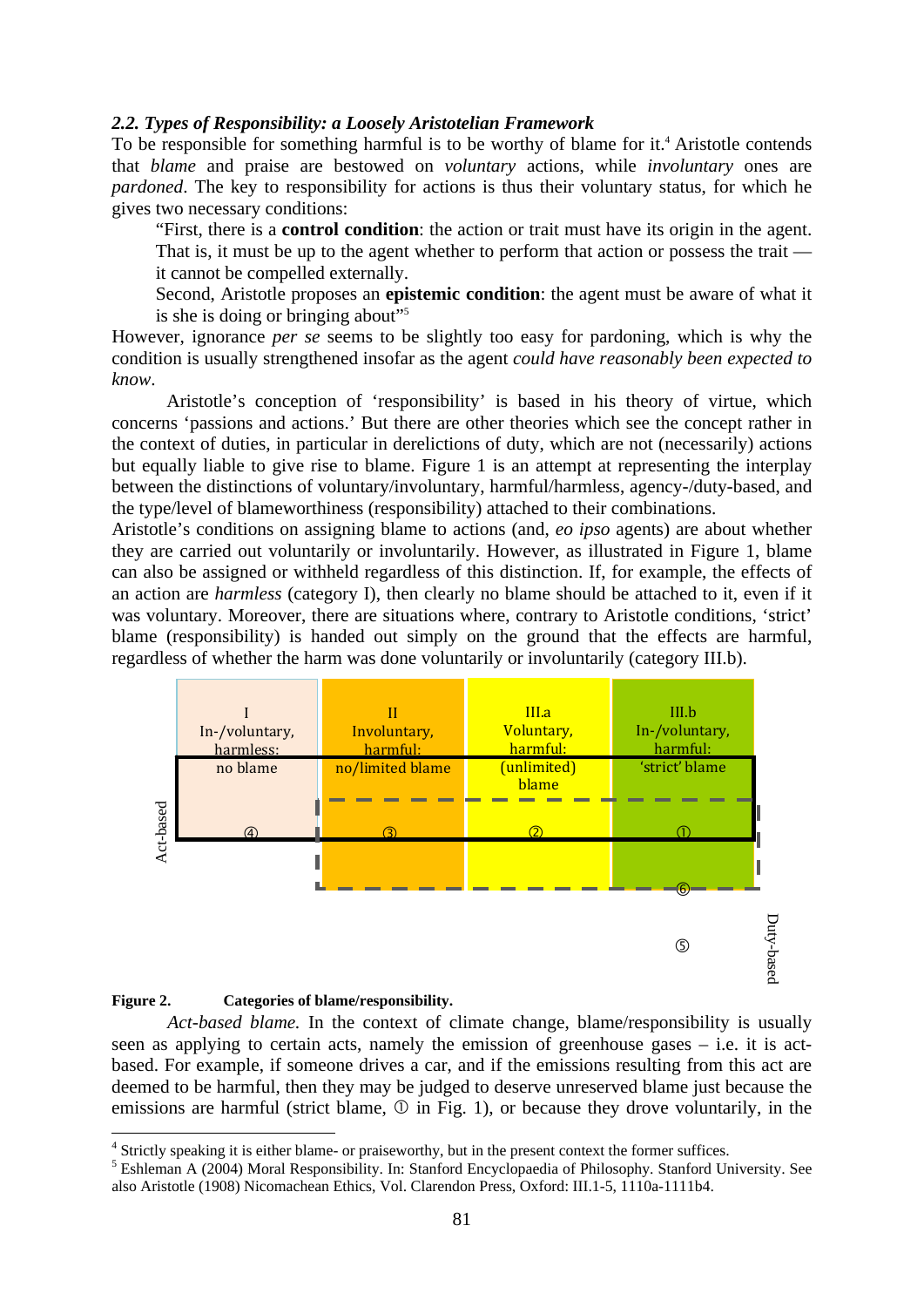full knowledge of the harmfulness of the emission and without coercion (unlimited blame, d). If, however, they can plead reasonable ignorance or coercion, then they may get a (limited) pardon (no/limited blame,  $\circled{3}$ ). Finally, if the emissions in question are classified as harmless, then no-one can justly be blamed (no blame,  $\circledA$ ).

*Duty-based blame.* What is not usual is to consider blaming someone for certain harmful emissions not because they were actively engaged in emitting, but because they had duty to prevent them. Thus if two individuals, say Jane and John, enter a contract that Jane is to reduce her emissions and that John is to bear her additional costs, then it can be argued they both have a joint-duty to reduce Jane's emissions, and that if the reduction does not occur, that they could be jointly blamed. The blame may, of course, not lie equally. Jane may have wished to reduce but did not receive the money to do so, or John may have wished to pay for Jane's emission reduction, but Jane having no inclination to do so. The point being that John might have to take responsibility for a certain amount of emissions, even though they were not actually emitted by himself  $(\mathbb{G})$ , while Jane may not have to take responsibility for the whole of the emission increment she failed to reduce, because there was a joint dereliction of duty  $(\circledcirc)$ .

## **3. Differentiating Contributions and Responsibilities**

#### *3.1. Methodologies*

1

## *3.1.1. Causal Contribution Shares: The MATCH Methodology*

The methodology of the MATCH project was designed to establish the relative causal contributions by countries to changes in global average temperature. The MATCH percentage figures for countries' shares in contributing to these changes are determined by the anthropogenic emissions that have historically been emitted from their sovereign territory. These percentage shares are themselves relative to the type of impact chosen, and they depend on the sequential order of the emission series in question. However, to simplify the calculations, it is possible to use the sum of the historic emissions – or rather their relative size – as a reasonable approximation for the purpose of this paper for their relative causal contributions (den Elzen et al. 2005b, Hope 2008). Instead of using the MATCH project modelling techniques, the aggregate historic country emissions – using the 1995 Global Warming Potentials (GWPs) for different gases as used under the Kyoto Protocol – emitted between 1890 and the present (2005) are simply used here as determinants of the contribution as well as responsibility shares in question. The proportion between countries' historic emissions since 1890 is used as a proxy measure of the relative size of their contribution to climate change impacts.<sup>6</sup>

#### *3.1.2. Responsibility Shares: The Allowance-Based Methodology*

The issue of how to measure and compare responsibilities has been controversial for some time, not least with respect to comparisons between the 'large emitters,' such as the US and China. In a recent newspaper article, the IEA chief economist was reported to predict that

 $6$  We would like to emphasise, however, that our methodologies could easily be adapted to be used with the full MATCH modelling techniques. We need to note that using GWP factors can only be considered an approximation, as over the long time spans considered here, static factors ignore the feedbacks and long term changes in global warming potentials. While the radiative impact of additional emissions declines with increasing concentration in the atmosphere, the damaging impacts of climate change increase non-linearly. This leads Hope (2008) to the conclusion that marginal damages of a unit of emission are to a reasonable approximation independent of concentration, which allows us to use aggregate contributions to GHG emissions to form causal contribution shares.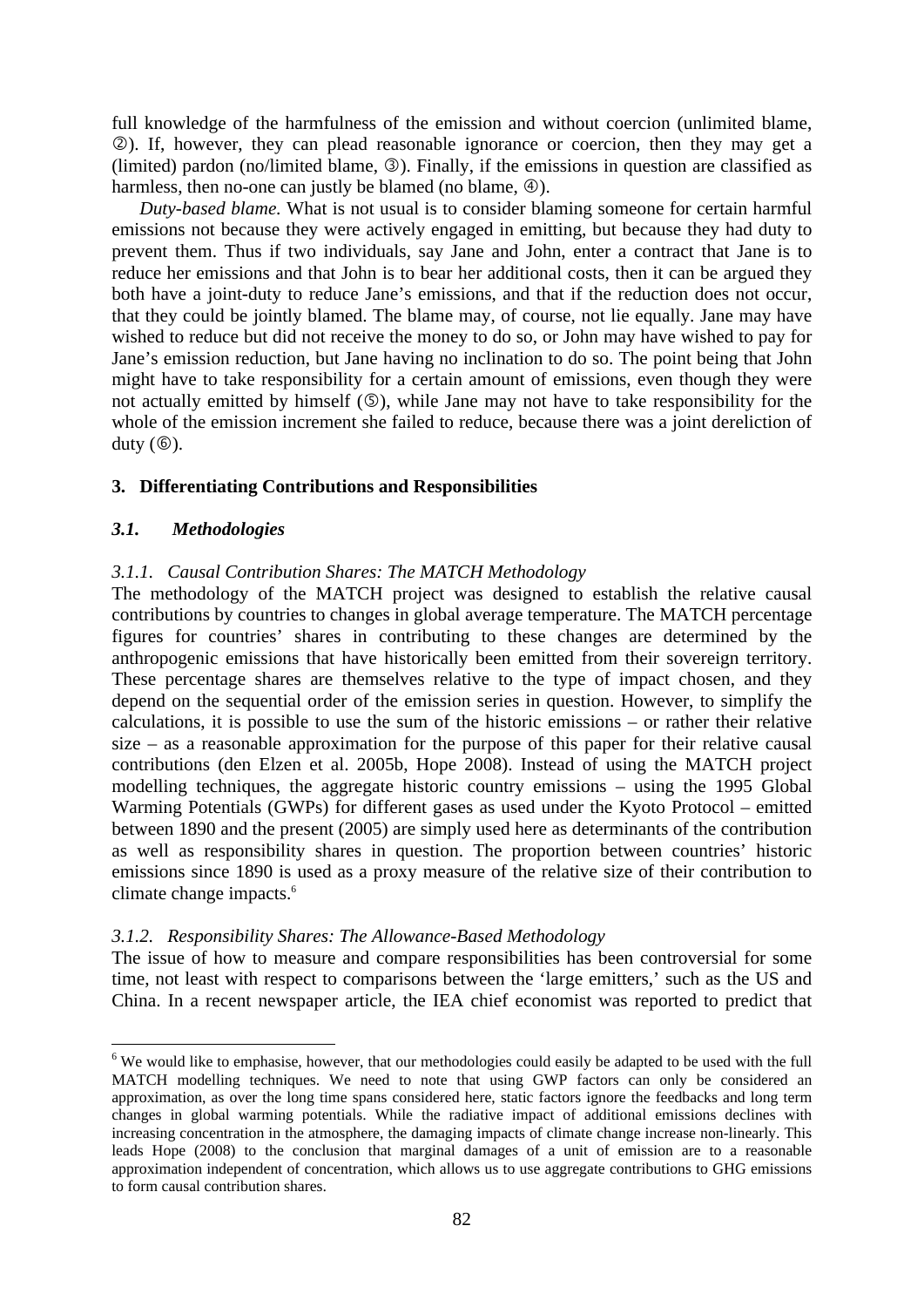"China may overtake the United States as the world's biggest source of greenhouse gases within months", however, he also "accepted that on a per capita basis, people in rich countries still emit far more than individual people in China. […] Historically, China has also contributed little to the present build-up of greenhouse gas emissions in the atmosphere." (Vidal 2007)

The problem with either aggregate (i.e. country-wide) or per capita emissions measures is that, while they may capture some facet of the relevant notion of 'responsibility,' they both fail in capturing others. The percentage shares derived from the aggregate figures clearly capture the causal contribution aspect of responsibilities, but they cannot, by definition, reflect other potentially relevant country aspects, such as population size. Per capita emission figures, on the other hand, do reflect population size, but they are unable to reflect causal contributions, with the effect of assigning the same responsibility to both China and Latvia with 0.8tC/cap, but a 500-fold difference in aggregate emissions. (WRI 2009)

There is no general answer to whether responsibility should be measured in absolute (single parameter) or in relative (multi parameter) terms. There are cases of emission-based responsibilities, which should be quantified in absolute terms, i.e. in terms involving only one parameter, namely physical emissions. In other cases, it may be necessary to relativise these figures in terms of other relevant parameters, such as population sizes – when talking about group/country responsibilities – or wealth/economic production. Traditionally, these relativisations have been operationalised by simple parameter divisions such as the wellknown per capita and per unit of economic output (GDP) measures.<sup>7</sup>

Aggregate – i.e. country or regional – responsibility for climate change (impacts), is argued in this paper, *does* need to be relativised in the sense that it has to be measured in multi parameter terms, including – apart from emissions – the size of (certain) populations. However, the traditional operationalisation in per capita terms over-simplifies the situation. Instead a (bottom-up) allowance-based methodology is proposed, which generalises both the traditional absolute and per capita measures.

The idea is that allowances may be allocated to emitters, which they can use against their emissions in calculating their level of responsibility. It is, in general terms, analogous to the system of tax allowances used in most countries in differentiating the tax burden. There can be different kinds of such 'climate change responsibility allowances', depending on the (moral) justification for why they should be allocated. For example, if a certain level of (greenhouse gas) emissions is deemed to be harmless, then one would have to allocate what we call '*basic allowances*' to cover these harmless emissions, on grounds of the fact that noone should be held responsible (blamed) for a harmless activity.

Other allowances could be allocated on the basis of basic needs, in turn justified by way of the Aristotelian 'control condition' that one cannot be held responsible for what is not in ones control. This kind of allowance has been implemented by looking at '*subsistence allowances*,' based on the assumption that poverty eradication is an over-riding moral aim, and that in present circumstances it can only be achieved through activities which generate a certain amount of emissions. There may, of course, be other (basic) needs-based allowances, which might have to be considered, such as the need to keep the ambient temperatures within certain boundaries in order to survive. The Aristotelian epistemic condition that one should not be held responsible for actions which one could not have reasonably been expected to

 $<sup>7</sup>$  Baer et al. (2007) for example name "cumulative per capita CO<sub>2</sub> emissions from fossil fuel consumption since</sup> 1990" as a "reasonable" definition of responsibility. Ultimately however they use country-wide emission contributions adjusted by measures of income distribution in the population to calculate global responsibility shares because it is impossible to express the percentage responsibility of a per capita share (Baer P, Athanasiou T, Karthao S, Christian Aid, Heinrich-Böll-Foundation, EcoEquity (2007) The right to development in a climate constrained world. The Greenhouse Development Rights framework., San Francisco)..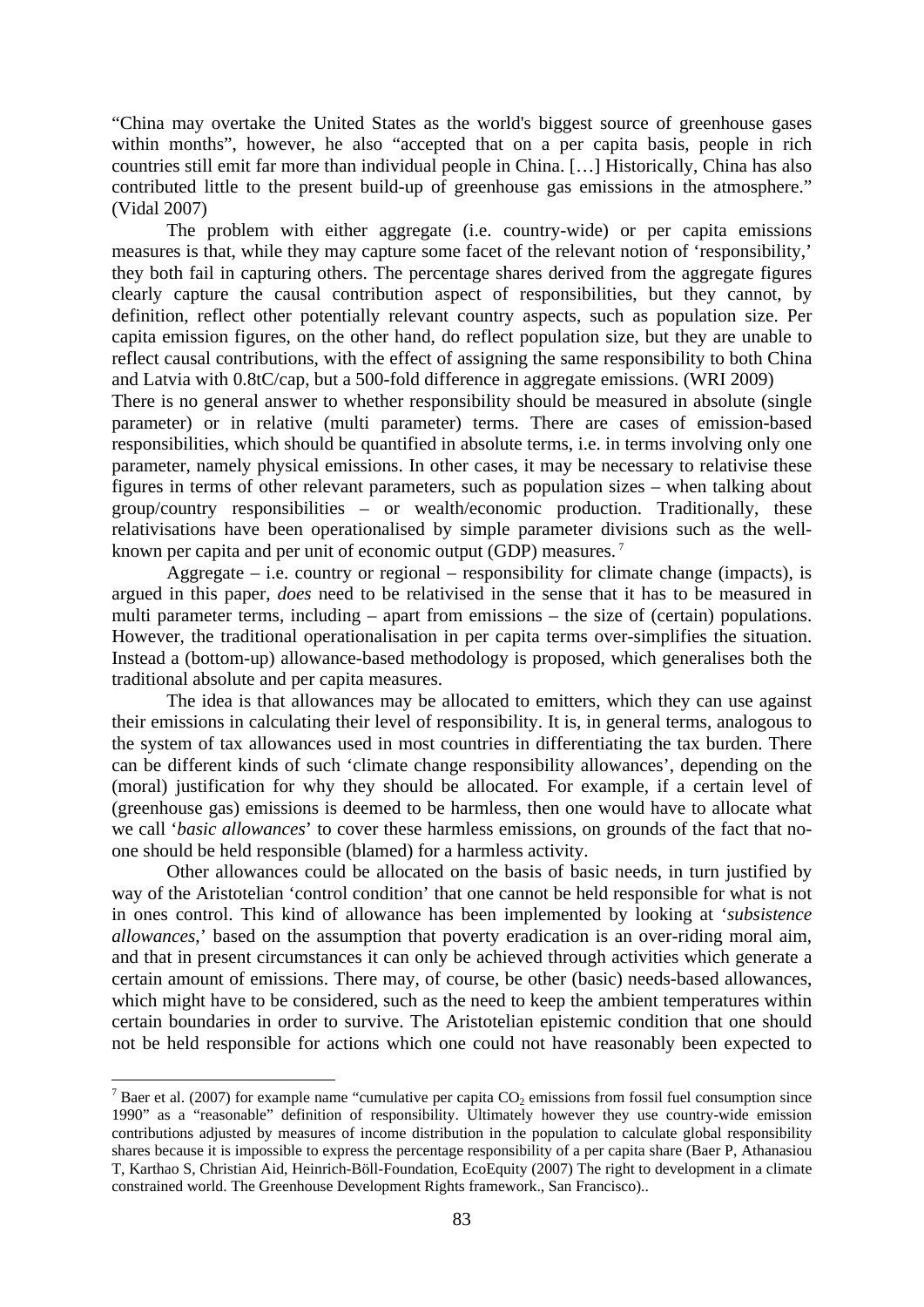know were harmful – mere ignorance is not sufficient – could also be used to justify the introduction of what might be called 'epistemic allowances.' The main difference between these Aristotle-based allowances and the above-mentioned basic kind is that while the latter can be seen as 'certificates of harmlessness', the former are merely 'responsibility wavers' applied to emissions which would otherwise have been counted as harmful and blameworthy. The main consequences of this is that while basic emissions should be transferable, these 'responsibility wavers' should not, and that the latter ought to be used only as 'back-up' to the former, should both be issued, and not as complement.

Apart from the question of what sort of allowances should be admitted to be counted against one's responsibility (for climate change), the key issue with this sort of methodology is, how to allocate those that have been admitted. We believe that in the case of basic and subsistence allowances, a 'bottom-up' approach to country allocations – i.e. a definition of country allocations in terms of personal ones – is the most appropriate one. Note that this does not imply that country emissions have to be defined in the same way. In particular, this bottom up approach to allocating basic and subsistence allowances is perfectly compatible with the traditional definition of country emissions as the emissions originating from their sovereign territories.

In the case of epistemic allowances – meant to operationalise Aristotle's epistemic condition – there is no need to take recourse to such a bottom-up approach to country allocations, particularly if one adheres to the traditional definition of country emissions. All that is necessary, on either the personal or the country level, is to ensure that all the emissions which happened in justifiable ignorance of their harmfulness be covered by allowances.

As concerns personal basic allocations, it can be argued that they should be allocated on an egalitarian principle for the same reasons that support the per capita allocation of global emission permits.<sup>8</sup> The bottom-up methodology then implies that countries can disregard  $b \times p_i$  of their emissions in responsibility calculations, where *b* is the global per capita figure of harmless emissions, and  $p$  is the population of country/region  $i$ . This illustrates how population figure enters the allocation-based country responsibility measures, and that they are quite different from the traditional per capita measures.<sup>9</sup>

 The difference becomes even more marked if some of the other population-related allowances are considered. While there are arguments for a differentiated allocation (in accordance to particular needs) in the case of subsistence allowances, it is clear that if they are equally allocated they would normally not be allocated to the whole population of a country, but only to those who are eligible by living below some poverty line. In other words, it is possible that the allocation of subsistence allowances to a country is dependent on population size, thus generating a (population-) relative responsibility measure. But – unlike in the traditional per capita methodology – the populations in questions are not all inhabitants, but only special needs groups, namely the country's poor. The proposed allowance-based methodology thus manages to reflect certain population sizes in establishing country/regional climate change responsibilities without the danger of unjustifiably diminishing in-country responsibility differences – by letting the responsible (carbon) rich

<sup>8</sup> Note, however, that the two are *not* the same: to be allocated an emission permit, *per se*, is not tantamount to being given a responsibility allowance for the specified amount of emissions, in the same way in which being given the legal licence to produce tobacco does not give one immunity with respect to the consequences of tobacco use!

<sup>&</sup>lt;sup>9</sup> For example, if it is agreed that all the emissions in question are harmful, then the basic global per capita allocation  $b = 0$  implying that the resulting basic country allocations are equally 0 for all countries regardless of their population size, and thus that the allocation-based responsibility measures are independent of population figures. Per capita measures, by contrast, reflect population size by definition.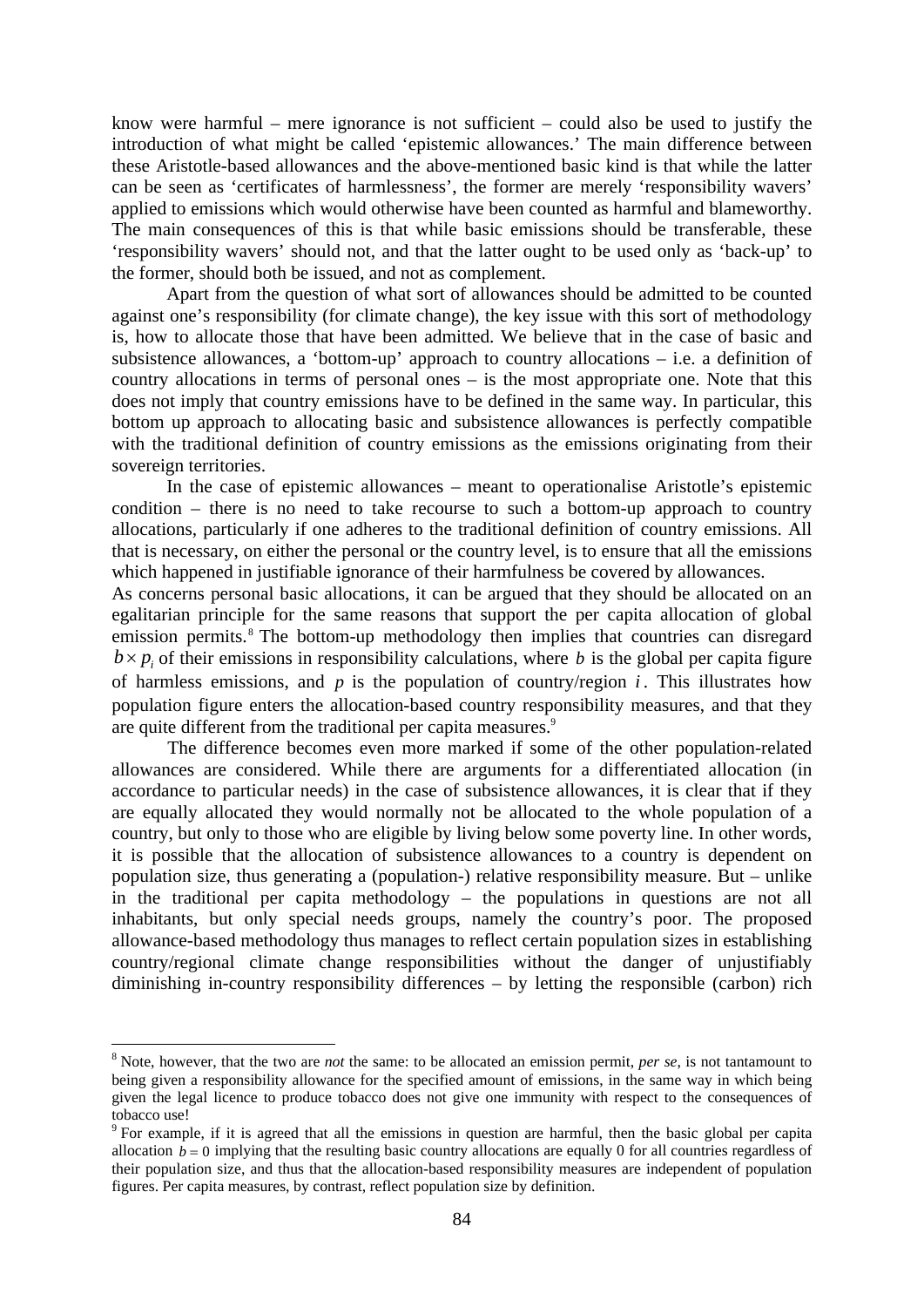hide behind their (carbon) poor compatriots – as can happen in the case of the traditional per capita methodology.

## *3.2. Data*

<u>.</u>

The calculations made in this article are based on data coming from a variety of sources. The same emissions dataset as in the latest modelling effort of the *ad hoc group for the modelling and assessment of contributions of climate change* is used. It includes 192 countries for three sectors: energy and industry  $(CO_2, CH_4, N_2O)$ , agriculture/waste (non- $CO_2$ ) and land use change and forestry  $(CO_2)$  from 1750 to 2100. It is derived with an algorithm that combines emission estimates from various sources in the following hierarchy: National submissions to the UNFCCC published in the GHG emission database (UNFCCC 2007);  $CO<sub>2</sub>$  emissions from fuel combustion as published by the International Energy Agency (IEA 2006);  $10$ emissions from  $CH_4$  and  $N_2O$  as estimated by the US Environmental Protection Agency (USEPA 2006);  $CO<sub>2</sub>$  emissions from fuel combustion and cement production as published by Marland et al. 2003 as retrieved in 2006 and regional past data of Edgar/Hyde (Klein Goldewijk & Battjes 1995). The emissions of different greenhouse gasses are multiplied by their global warming potential and added up, leading to a single amount of carbon dioxide equivalent emissions. $11$ 

Future emissions data (i.e. beyond 2005) as used in section 5.4 are derived by multiplying 2005 actual emissions by the average growth rate of six IPCC SRES scenarios for 17 world regions (IPCC 2000).

The source data takes into account changing geographical borders, but only for energy and industrial  $CO<sub>2</sub>$ . Other gases and sectors are based on current sovereign territory. If a currently existing country did not exist over the whole period, emissions were backward extrapolated based on the country's current sovereign territory.

Historical population data are taken from the HYDE database (Klein Goldewijk 2007) and Penn World Tables (PWT 2006) and, where not available, the World Development Indicators (World Bank 2006).<sup>12</sup> Poverty headcount ratio (as % of population) at \$1 and \$2 a day and GDP data (PPP current international \$) are obtained from the same source for calculating the size of poor populations.13

 $10$  This dataset was supplemented by process emissions from cement production from Marland G, Boden TA, Andres RJ (2003) Global, Regional, and National Fossil Fuel CO<sub>2</sub> Emissions. In: Carbon Dioxide Information Analysis Center ORNL, U.S. Department of Energy (ed) Trends: A Compendium of Data on Global Change, Oak Ridge, Tennesse., U.S.A. Available online at: http://cdiac.esd.ornl.gov/trends/emis/meth\_reg.htm. to cover

<sup>&</sup>lt;sup>11</sup> See Höhne N, Blum H, Matthews B, Fuglestvedt J, Skeie RB, Kurosawa A, Hu G, Lowe J, Gohar L, Salles ACNd, Ellermann C (forthcoming) Contributions of individual countries' emissions to climate change and their uncertainty , section 2.1 for a detailed description of the emission dataset including issues of completeness and uncertainty.

<sup>&</sup>lt;sup>12</sup>Because population data for the years 1890 to 1959 are not obtainable for 29 small countries (making up 11) million inhabitants of approximately 3 billion worldwide in 1960), their emission allowances of these 70 years are not counted towards their total share. This leads to very slight increase in the share of LDC+AOSIS in the calculation of responsibility with emissions allowances 1890-2005.

<sup>&</sup>lt;sup>13</sup>Poverty data of 24 least developed countries was unobtainable. For these countries, the poverty headcount ratios at \$1 and \$2 a day have been set to a level comparable to that of other LDCs (50% and 75% respectively). The time series of poverty data is not complete for all countries. Poverty shares have therefore been extrapolated for the missing years using existing data.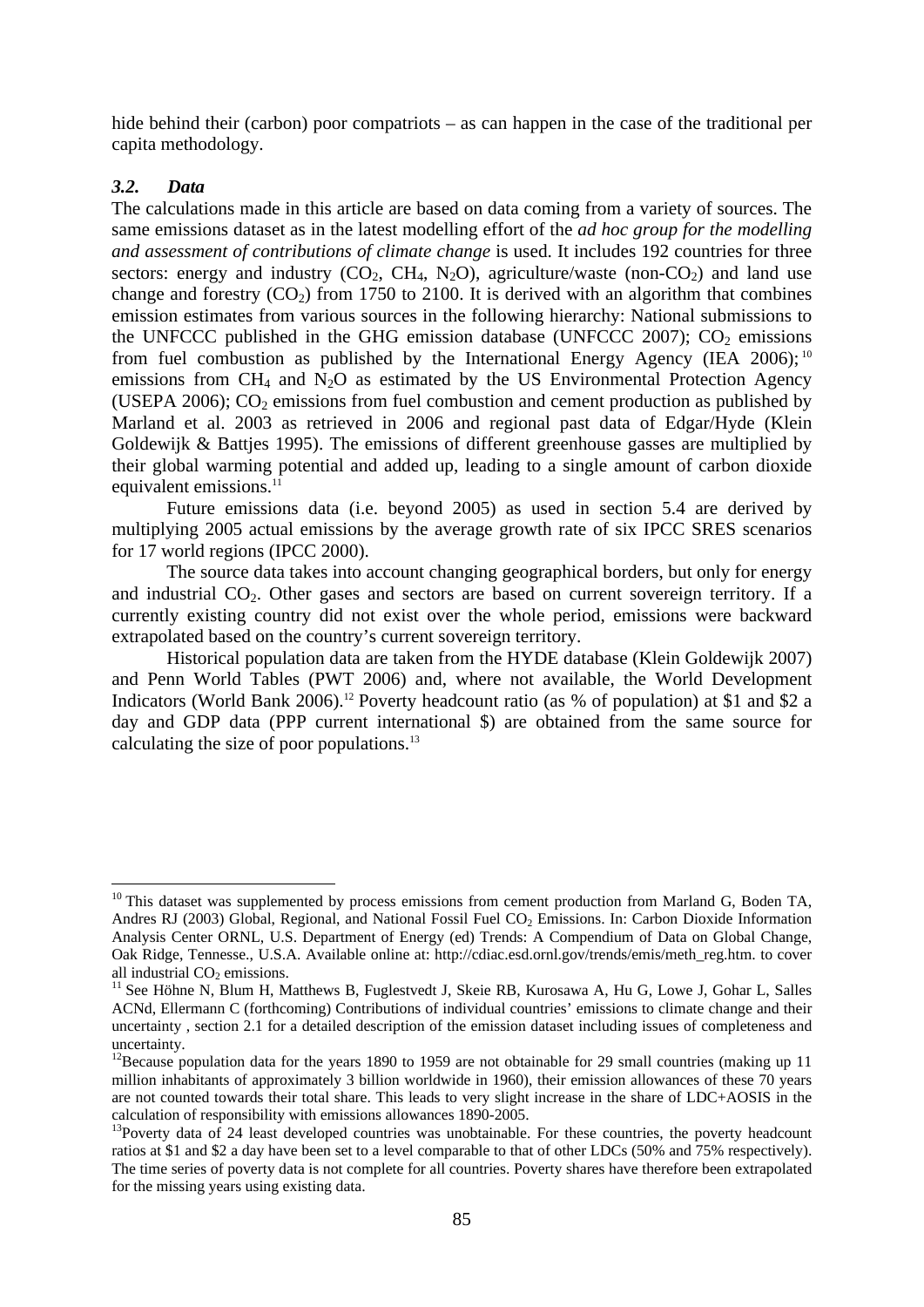## **4. The View From China**

#### *4.1 Views From the Literature*

Historic responsibility for climate change has been discussed in Chinese publications, but the authors concentrate mainly on direct historic contribution of countries to the main greenhouse gas – that is  $CO<sub>2</sub>$  emitted through the use of energy – and unfortunately do not provide information on the source of data (He et al. 2000, Zhao 2007, Xu & Yu 2008). According to these authors, developed countries bear responsibility for climate change as they have emitted 77% of  $CO_2$  emissions from fossil fuel use between 1950 and 2000.<sup>14</sup> He et al. (2000) argue to actively use the notion of developed country historical responsibility to "protect China's interests". To corroborate their point and "refute arguments of 'common responsibility' and the like", they calculate that developing country annual emissions will only surpass Annex I emissions in 2037 and cumulative emissions in 2147.<sup>15</sup>

An analysis that goes beyond directly equating contribution shares to historic responsibility is lacking, and the level of depth largely stops at the Annex I – non-Annex I divide. Chen et al. (1999) however analyse the topic starting with the *Brazilian Proposal* of 1997, its underlying concepts and calculations of contribution to climate change. Comparing current (1990-2010) with historic contribution shares, they conclude that China's interests would not be served if it was singled out from the group of developing countries in analysing historic responsibility for the approach of the *Brazilian Proposal*. 16

## *4.2. Official View*

1

As China has put forward a coherent climate policy since 2007, the government's views on the application of historical responsibility and China's position in it have become manifest in various official documents.

 "Both developed and developing countries are obligated to adopt measures to decelerate and adapt to climate change. But the level of their historical responsibilities, level and stage of development, and capabilities and ways of contribution vary. Developed countries should be responsible for their accumulative emissions and current high per-capita emissions, and take the lead in reducing emissions…" (China NDRC 2008)

"According to the principle of 'common but differentiated responsibilities' of the UNFCCC, the Parties included in Annex I to the Convention should take the lead in reducing greenhouse gas emissions. For developing countries with less historical emission and current low per capita emission, their priority is to achieve sustainable development. As a developing country, China will stick to its sustainable development strategy […] and make further contribution to the protection of global climate system. (China NDRC 2007)

"Developed countries shall take responsibility for their historical cumulative emissions and current high per capita emissions to change their unsustainable way of life and to substantially reduce their emissions and, at the same time, to provide financial support and transfer technology to developing countries. […] Given their historical responsibility and development level and based on the principle of equality, developed

<sup>&</sup>lt;sup>14</sup>This number is in the same range of the MATCH results for the same type of emissions and time period (72.3%). Taking all Kyoto gases into account, the Annex I share for this time period drops to 54%.

<sup>&</sup>lt;sup>15</sup> According to the MATCH calculations, non-Annex I annual emissions (all gases) have surpassed non-Annex I emissions in 1992 and developing country cumulative emissions (all gases) will have surpassed developed countries by 2024.

<sup>16 &</sup>quot;中国一旦脱离广大发展中国家的支持, 必将陷于孤军奋战的不利境地。"(Chen et al., 1999).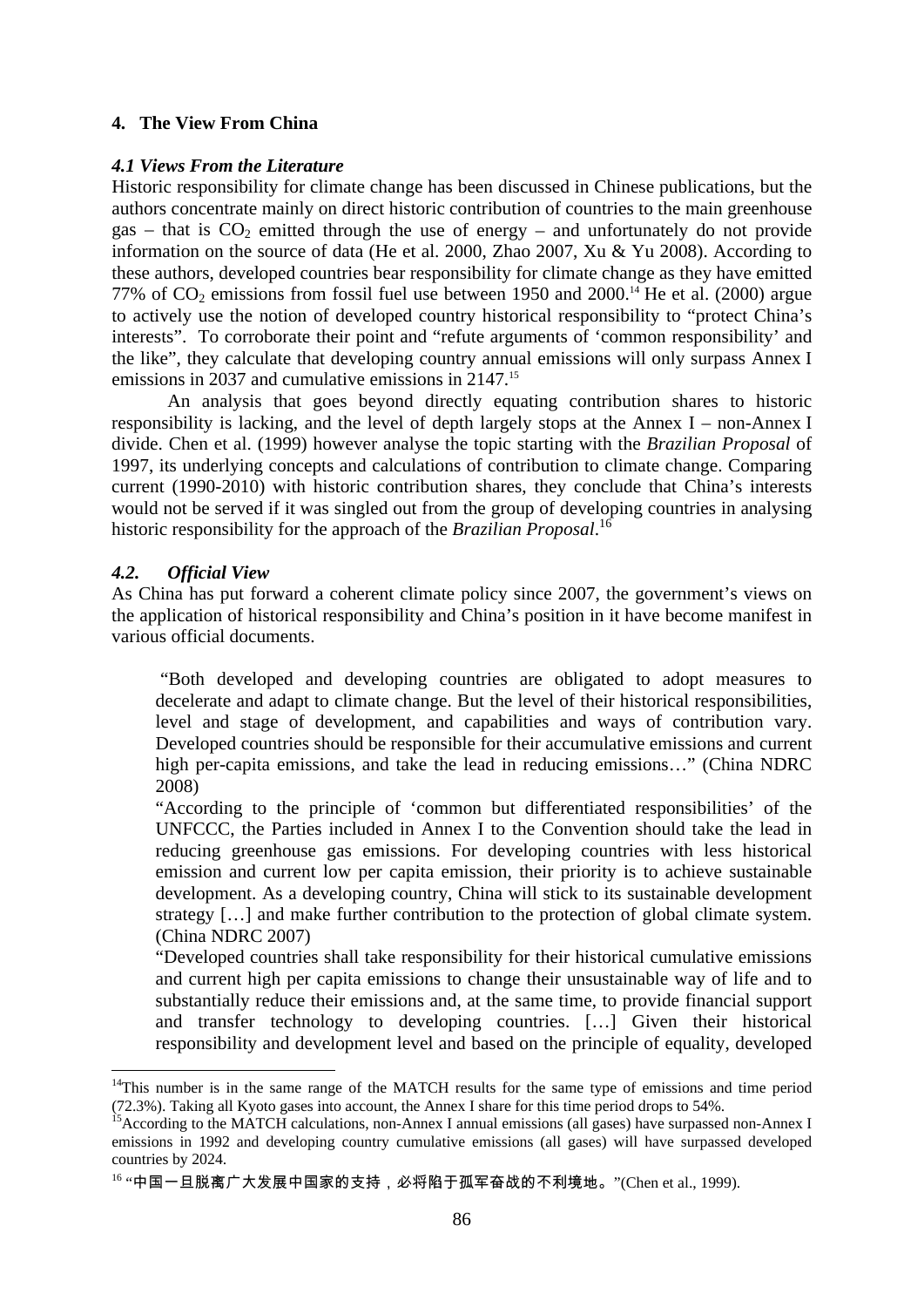countries shall reduce their GHG emissions in aggregate by at least 40% below their 1990 levels by 2020 and take corresponding policies, measures and actions." (China NDRC 2009)

"Climate change is primarily caused by developed countries' historical emissions over many years". (China MOFA 2008)

 Similar to the Chinese academic views reviewed above, the official line is that firstly, China is a developing country, and secondly, developing countries have little responsibility for climate change. While low per capita emissions are discussed directly for the case of China, in the case of historic responsibility, China is not mentioned individually, but as a member of the group of developing countries with little responsibility overall.

The Chinese position on historic responsibility has become more clearly defined over time. On the outset, China subscribed to a version of the Brazilian position that does not allow for global reduction commitments, but differentiates reduction targets for Annex I countries by historic responsibility only. More recently, China has started to formulate their own position, a *cumulative per capita emissions convergence* approach. This "hard ball" position (Hallding et al. 2009) requires equality of cumulative country emissions divided by the population at the time of the target year  $-2100$  in the Chinese proposal.<sup>17</sup>



**Figure 3. Cumulative per capita (2100) emissions by 2100 according to MATCH data.** 

## **5. Results**

1

#### *5.1. Context*

Causal contributions were calculated for all countries, but for expository reasons we have chosen to focus on three countries – USA, China and India – and three groups – the group of industrialised countries listed in Annex I of the UN Framework Convention on Climate Change (Annex I), the European Union after the 2004 enlargement (EU25) and the Alliance of Small Island States combined with the Group of Least Developed Countries (AOSIS+LDC, 76 countries). In order to understand the contribution and responsibility figures to be discussed in the following two sections, it is important to appreciate certain

<sup>&</sup>lt;sup>17</sup> Chinese presentation at the *AWG-LCA Shared Vision workshop* at COP14 in Poznan, 2008. This simplified metric circumvents the problem that there is no logically meaningful expression of average per capita *and* per year emissions. Figure 3 shows this calculation based on MATCH data.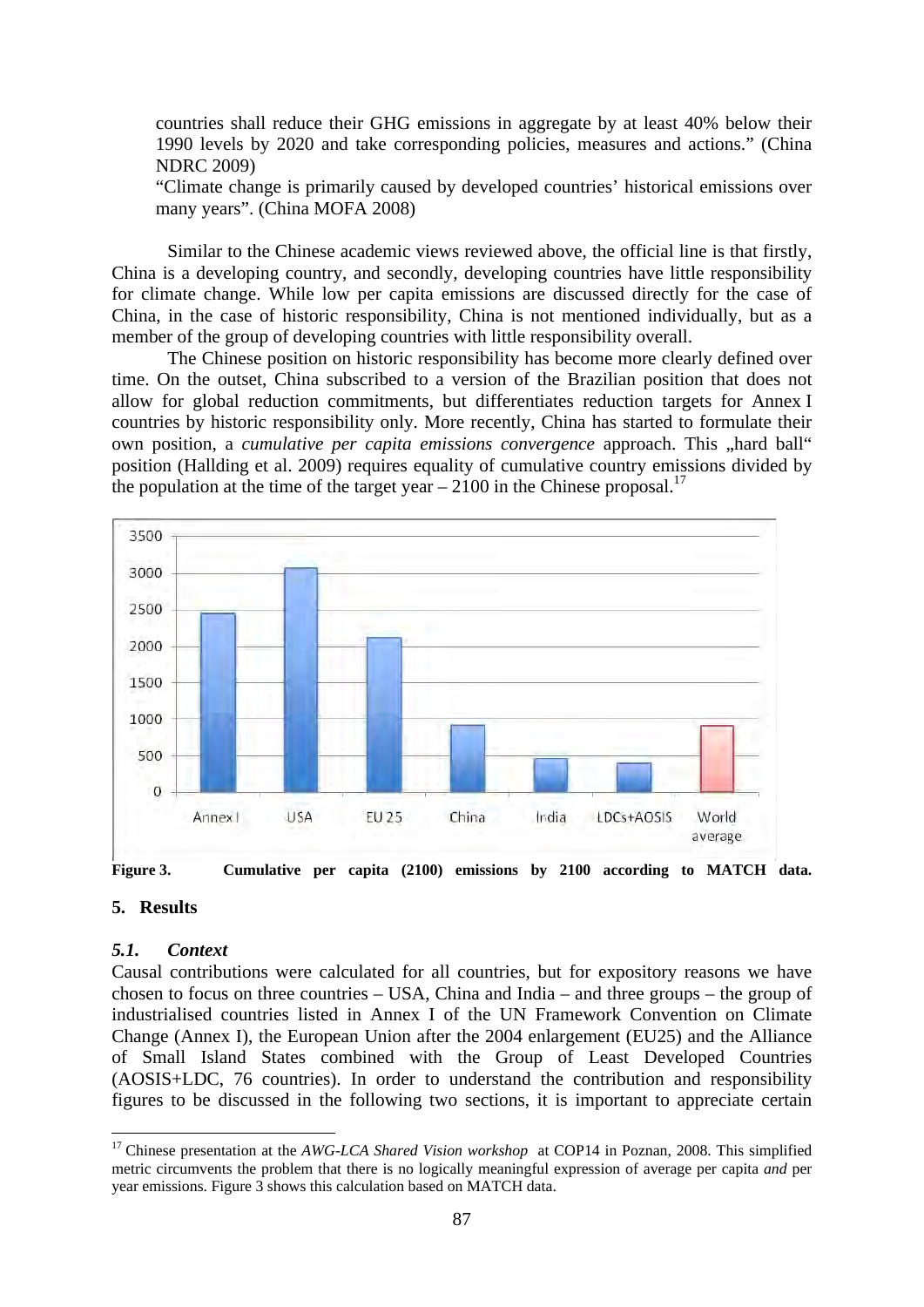basic economic and demographic facts about these entities, concerning their relative wealth and population sizes.

Figure 4 depicts three non-emission parameters for the year 2005 that are of interest in the subsequent analyses of contribution to and responsibility for climate change by these countries and country groupings, namely their share in global wealth (defined in terms of current GDP (PPP)), in global population, and in global poverty, measured in terms of the number of people living on \$1 per day, or below. Not surprisingly, the developed and developing world (Annex I/non-Annex I; North/South) are not the same with respect to these three dimensions: While the 20% of the world population that lives in Annex I countries produces 56% of global wealth, the non-Annex I countries are home to 99.2% of the global very poor. These proportions will have some impact in our responsibility calculations, which is why it is important to keep in mind that they can change considerable depending on the level of poverty one considers. This issue will be re-visited below in the sensitivity analysis section, but just to give an example, and to give an idea of what these shares stand for in absolute terms, consider the fact that China's global share in abject poverty of 12% translates into 129m people, and India's 35% into 377m, while the population of those living below \$2 (PPP)/day is 454m in China and a staggering 881m in India.



## *5.2. Differentiating Causal Contributions*

1

According to the simplified methodology chosen for the purpose of this paper, the share of a country's – or group of countries' – contribution to climate change is given by their share in global historic GWP-weighted greenhouse gas emissions. However, to be able to calculate these shares, some further parameters need to be specified, such as the time frame, the types of emissions, and the countries or group of countries to be considered. For the purposes of this paper, the chosen time horizon is  $1890$ ,<sup>18</sup> and the emissions are those considered under the Kyoto Protocol.

 $18$  Data before 1890 is less complete. Roughly 10% of the effect of total aggregated emissions is left out, when starting in 1890 instead of 1750, the start of industrialisation, see Höhne N, Blok K (2005) Calculating Historical Contributions To Climate Change - Discussing The 'Brazilian Proposal'. Climatic Change 71:141- 173.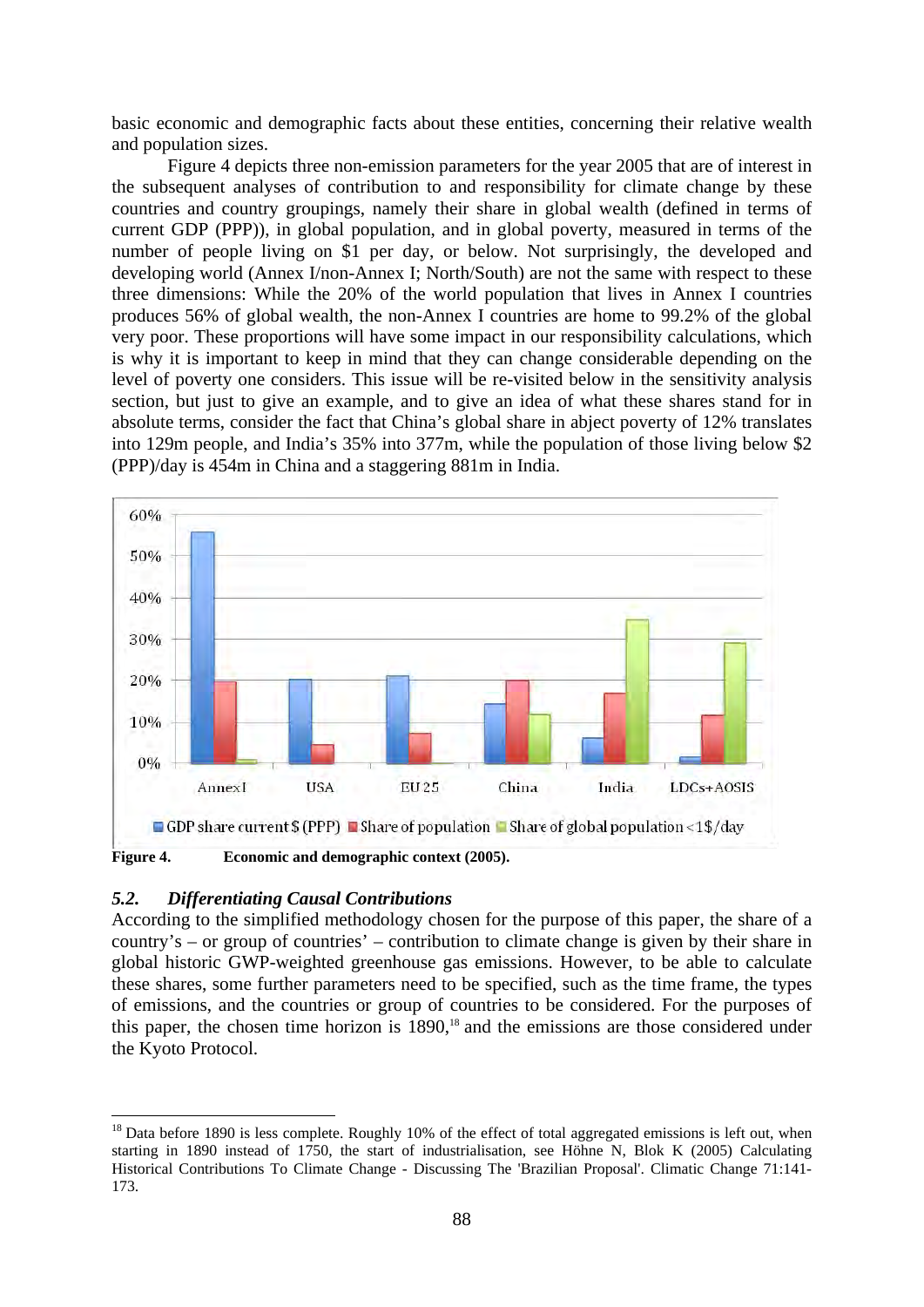## *5.2.1. Reference Case (RC) Contributions*

Historically, industrialised countries (as listed in Annex I) have contributed the majority of greenhouse gases, namely 54.5% – a figure which in the present simplified methodology represents their share in the causal contribution to the climate change problem. The causal contribution shares in detail, as represented in Figure 5, are (in descending order of magnitude) as follows: USA (19.7%), EU25 (17.8%), China (10.8%), AOSIS+LDC (5.7%) and India (3.9%).

These proportions can vary significantly depending on the sorts of gases and sources/sinks that are taken into consideration. For example, if emissions from land use, land use change and forestry (LULUCF), which are relatively uncertain, are excluded, Annex I contributions increase by almost a fifth (+10.2 percentage points), most of it absorbed by the US  $(+5.2\%$  pts) and the EU  $(+4.3\%$  pts), with chief beneficiaries Brazil  $(-2.3\%$  pts, not shown here), Indonesia (-2.9%pts, not shown here) and AOSIS+LDC (-2.3%pts). The Chinese contribution does not change drastically (-0.4%pts), meaning that its share of emissions from LULUCF in total emissions is not very far from global average.



**Figure 5. Causal contribution to climate change.** 

 However, if one is talking of 'causal contributions to climate change' *tout court*, all (officially) recognised sources and sinks – including those from LULUCF – should be taken into account, which is why the Reference case is chosen for determining causal contribution shares.

#### *5.2.2. Joint Contributions*

As mentioned earlier, there are reasons to think that certain emissions, even though emitted over the sovereign territory of one country, should be given joint responsibility between different countries. The example put forward above was the case of emission increments in developing countries since 1992, when the world adopted the UNFCCC, and in particular its Article 4.

There may be other reasons as to why one might wish to introduce a joint responsibility for certain parts of 'sovereign' emissions, such as the ones embedded in exports, accounting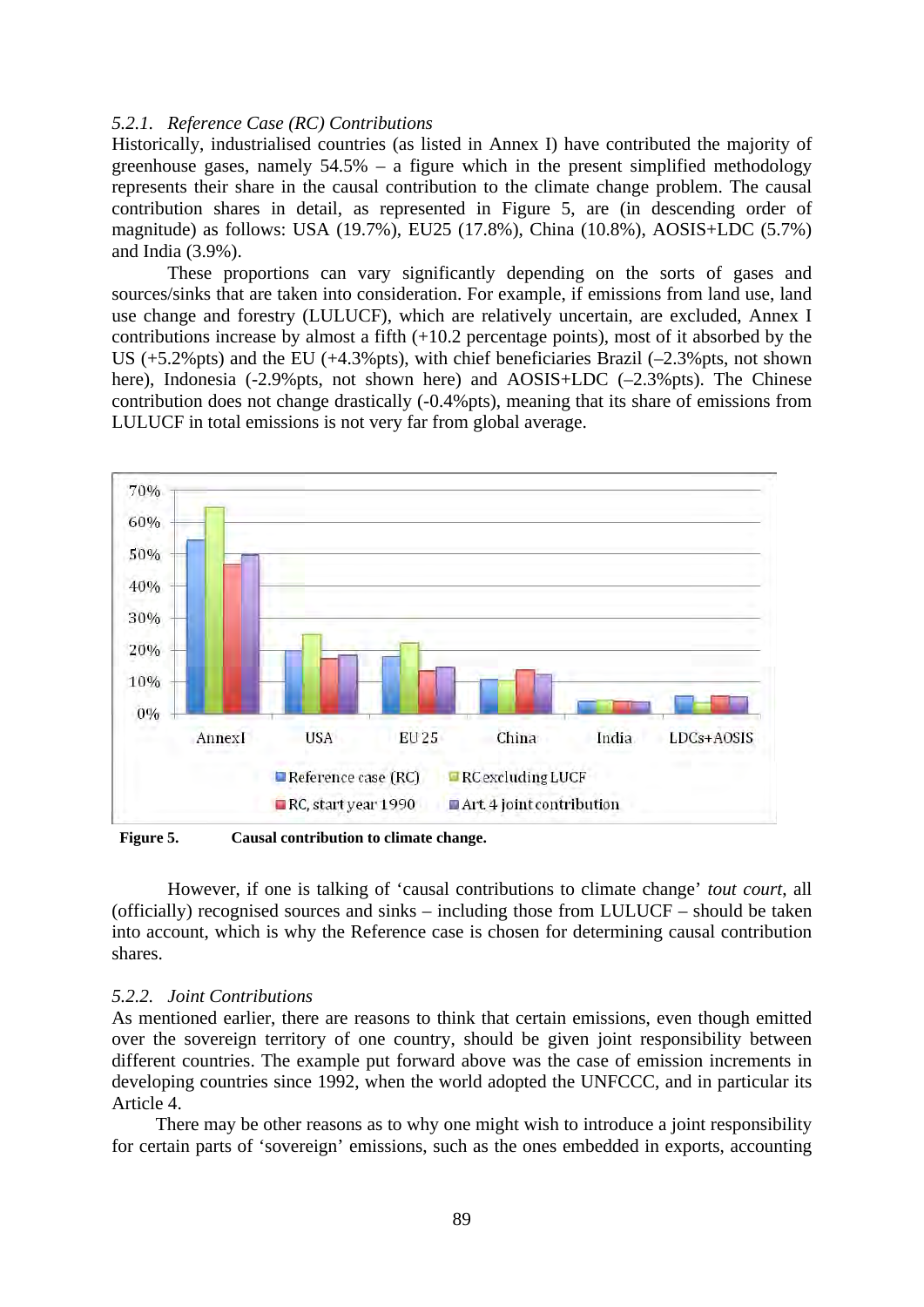for one third of total emissions in 2005 in China for example (Peters & Hertwich 2008, Weber et al. 2008). Indeed, a recent study contends that:

"… the extent of 'exported carbon' from China should lead to some rethinking by government negotiators as they work towards a new climate change agreement. It suggests that a focus on emissions within national borders may miss the point. Whilst the nation state is at the heart of most international negotiations and treaties, global trade means that a country's carbon footprint is international. Should countries be concerned with emissions within their borders (as is currently the case), or should they also be responsible for emissions due to the production of goods and services they consume?" (Wang & Watson 2007a)



**Figure 6. China's joint contribution.** 

1

 The method of determining shared responsibilities used in this paper is able to accommodate this sort of joint responsibilities by introducing 'joint contributions.' And while the actual calculations of responsibility shares below will all be based on the more traditional sovereign-contributions-only approach embodied in the Reference Case (incl. LULUCF), it is useful to just give an illustration of how the inclusion of such joint contributions might change the picture. The exemplary implementation of joint-contributions (illustrated in Figure 6 for China) which is meant to reflect the duties under Article 4 simply assumes that the increment in emissions since and above the 1992 level are to be shared 50:50 by the countries in question and the rich industrialised (Annex II) countries<sup>19</sup> – divided among them in proportion to their GDP.

In order to have any significant variance from the sovereign country measures at all, the time horizon has also been limited to start in 1990. For the industrialised world, the switch to this sort of 50:50-joint contribution would mean in increase of 3 percentage points since 1990, most of it going in roughly equal to the US and the EU (+1%pt each), and benefiting mostly China (-1.3%pts). Given these differences would practically disappear if one were to use the Reference Case (beginning in 1890) it was decided not to proceed along these lines for the moment.

<sup>&</sup>lt;sup>19</sup> As it happens, in 2004, the share of Chinese  $CO_2$  (energy) emissions allocated to Annex II in this fashion is precisely the share of its embedded export emissions as calculate by Wang T, Watson J (2007b) Who owns China's carbon emissions. Report No. 23, Tyndall Centre for Climate Change Research, Norwich.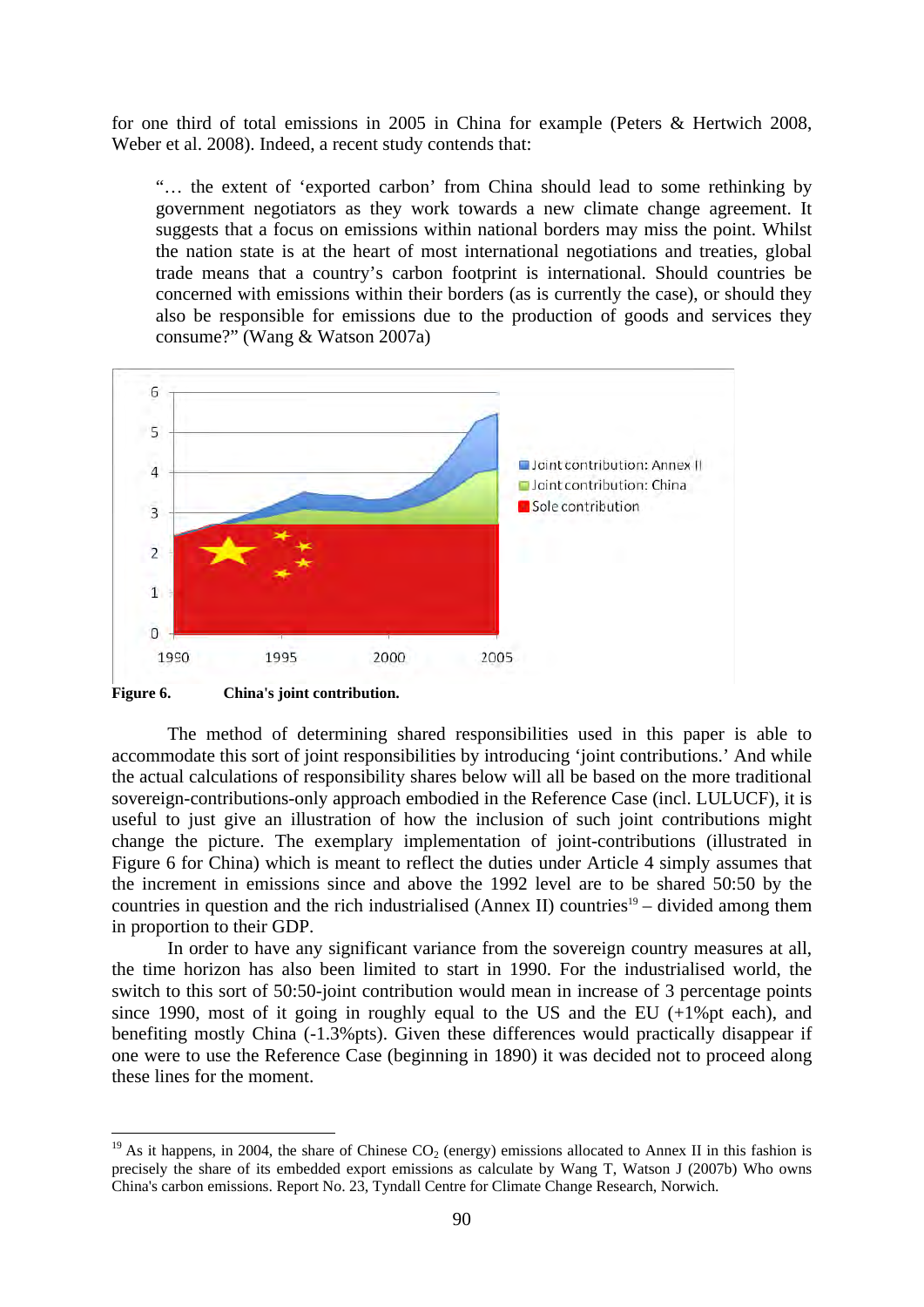## *5.3. Differentiating Moral Responsibilities*

## *5.3.1. Strict Responsibility*

Strict responsibilities, according to the adopted allowance-based approach, are determined by the level of aggregate historic emissions – representing causal contributions – and a per capita allocation of the global total of harmless emissions. There has been some debate in the literature as to how much could be globally emitted without imposing harm, particularly in the context of defining what has become known as 'ecological space.' MacGregor (2006), for example, explains his choice of  $4GtCeq (14.7GtCO<sub>2</sub>eq)$  as follows:

"The earth's natural ecosystems (both land and sea) currently absorb roughly half of the anthropogenic emissions of  $CO<sub>2</sub>$ , thus buffering us from the full climate impacts of our emissions. However, this is a 'moving target' since future changes in climate will affect this rate of natural absorption. This in turn influences the future rate of change of atmospheric  $CO<sub>2</sub>$  since the warmer climate accelerates decay of carbon in soils and leads to large release of  $CO<sub>2</sub>$ , which causes further warming. Moreover, the population is projected to increase. The current size of the global natural carbon sink is estimated to be 3-5 billion tonnes of carbon (GtCeq) – approximately 2 GtCeq by ocean and 1-3 GtCeq by land, depending on differing rates of deforestation. A global level of 4 GtCeq is often used (Monbiot 2007; Retallack 2005)." (MacGregor 2006)



Figure 7. Moral responsibilities for climate change.

1

 Agarwal, Narain and Sharma (1999) in turn contend that "terrestrial sinks are national property, but oceanic sinks, which absorb to the order of  $2G<sub>t</sub>C$  [7.3GtCO<sub>2</sub>] per year, belong to human kind and are common global property." (Agarwal et al. 1999)  $76tCO_2$  as the global total of basic allowances has been adopted here, for the present purposes to be allocated – in accordance with their global commons status – on a per capita basis. $20$ 

As can be seen in Figure 7, numerically, this choice implies an overall industrialised country (historic) climate change responsibility of 64%. The largest single country share is that of the US with 25.6%, followed by the EU (19.1%), China (6.4%) and finally a number of countries with low if not negligible responsibility: AOSIS+LDC (4.1%) and India (0.3%).

<sup>&</sup>lt;sup>20</sup> Strictly speaking, we should also have allocated basic allowances according to the sinks capacity of the respective sovereign territory, but given the uncertainties on how much these are, we decided to err on the side of caution and just consider oceanic sinks.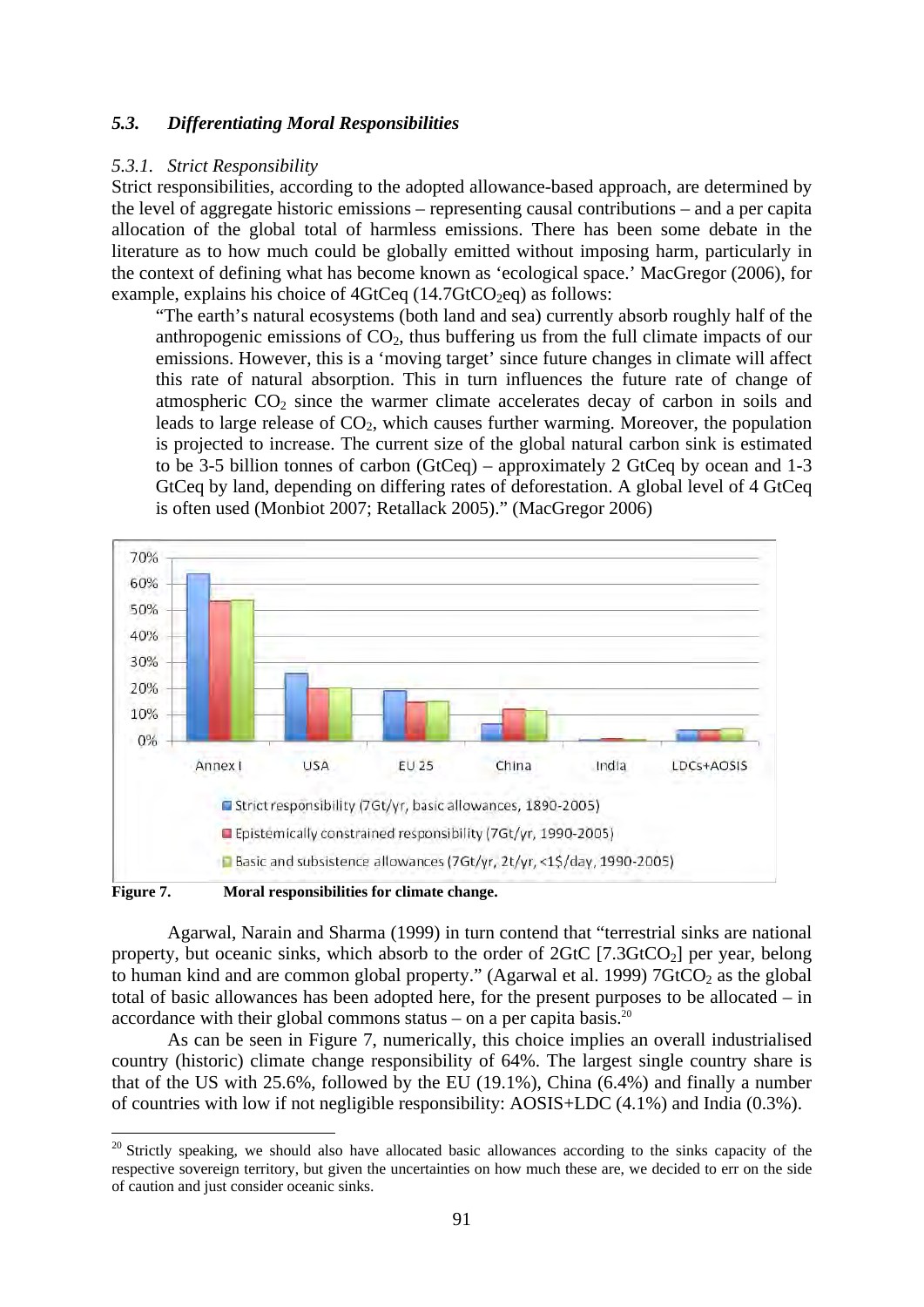While it will not be surprising that individual SIDS and LDCs have really no historic responsibility for the climate change problem (on average 0.05%), what may be less expected is to find India at the very end of our responsibility spectrum. The reasons for the extremely low Indian responsibility share are its relatively modest causal contribution share of around 4%, and its rather large share in global population share  $(16.9\%)$ <sup>21</sup>

#### *5.3.2. Limited Responsibility I: Epistemic Constraints (EC)*

There has been a robust difference of opinion – more often than not along the developed/developing country divide – whether it is fair to use this sort of strict historic responsibility, or whether countries should be granted mitigating circumstances, such as ignorance of the effect of one's actions. For the present purposes this sort of Aristotelian epistemic constraint of full responsibility has been implemented here by excluding emissions before 1990 from the calculations, on the grounds that after that year, which saw the beginning of the UNFCCC negotiations and the publication of the first IPCC reports, no government could reasonably plead ignorance of the problem.<sup>22</sup>

This plea for ignorance as mitigating circumstance does shift the burden of responsibility significantly from industrialised to developing countries, with Annex I as a whole losing 10 percentage points. The US (20.1%) and the EU (12.3%) both lose over a fifth of their responsibility relative to their historic strict responsibility shares, while China (12%) picks up about the same number of percentage points, but in this case this means almost a doubling of responsibility relative to the strict measure. In relative terms, by far the worst off is India (1%), which more than triples its responsibility under such a switch to ignoring most of the historic contributions. And yet it remains at the bottom of our responsibility scale, due to the extremely low base line. However, the developed/developing country picture is not quite as homogeneous as might be expected ("industrialised countries lose responsibility, developing countries gain"). Japan (3.7%, not shown here), for one, gains a third in responsibility, while Brazil (5%, not shown here), and AOSIS+LDC (4%) would actually be slightly better off. But, on the whole, the fact remains that in general a limitation of responsibility by considering only post-1990 contributions benefits industrialised countries.

#### *5.3.3. Limited Responsibility II: EC With Subsistence Allowances*

1

As mentioned earlier, Aristotle's conditions on limiting full responsibility lend themselves not only to justify these epistemic dispensations, but also a certain dispensation for subsistence emissions, or rather emissions needed to overcome (abject levels of) poverty. For the purposes of this paper, these needs based dispensations have been implemented as an additional constraint on the above-mentioned epistemic dispensation case. In other words, pre-1990 contributions continue to be disregarded in this context. This leaves two parameters to be determined: who should be eligible for the subsistence allowances, and how much should they be. The most readily available data are listed in the World Bank Development Indicators, which contains figures for people living on less than \$1 and 2\$ per day. As to the question of how much should poor people be allowed to emit without incurring responsibilities, per capita subsistence allocations of less than the relevant global per capita

<sup>&</sup>lt;sup>21</sup>The position of Japan in this strict responsibility scale  $(2.8%)$  also suggests that burden sharing according to responsibility alone may not really be tenable, and that it would have to be complemented with some 'respective capacity' component, as referred to in Article 3.1 on the UNFCCC.

 $^{22}$  This is, of course, not quite the same as saying that they could not have reasonably been expected to know even before this – as referred to above – but for the sake of argument, we shall use 1990 in accordance with the principle of the presumption of innocence ("Giving the defendant the benefit of the doubt").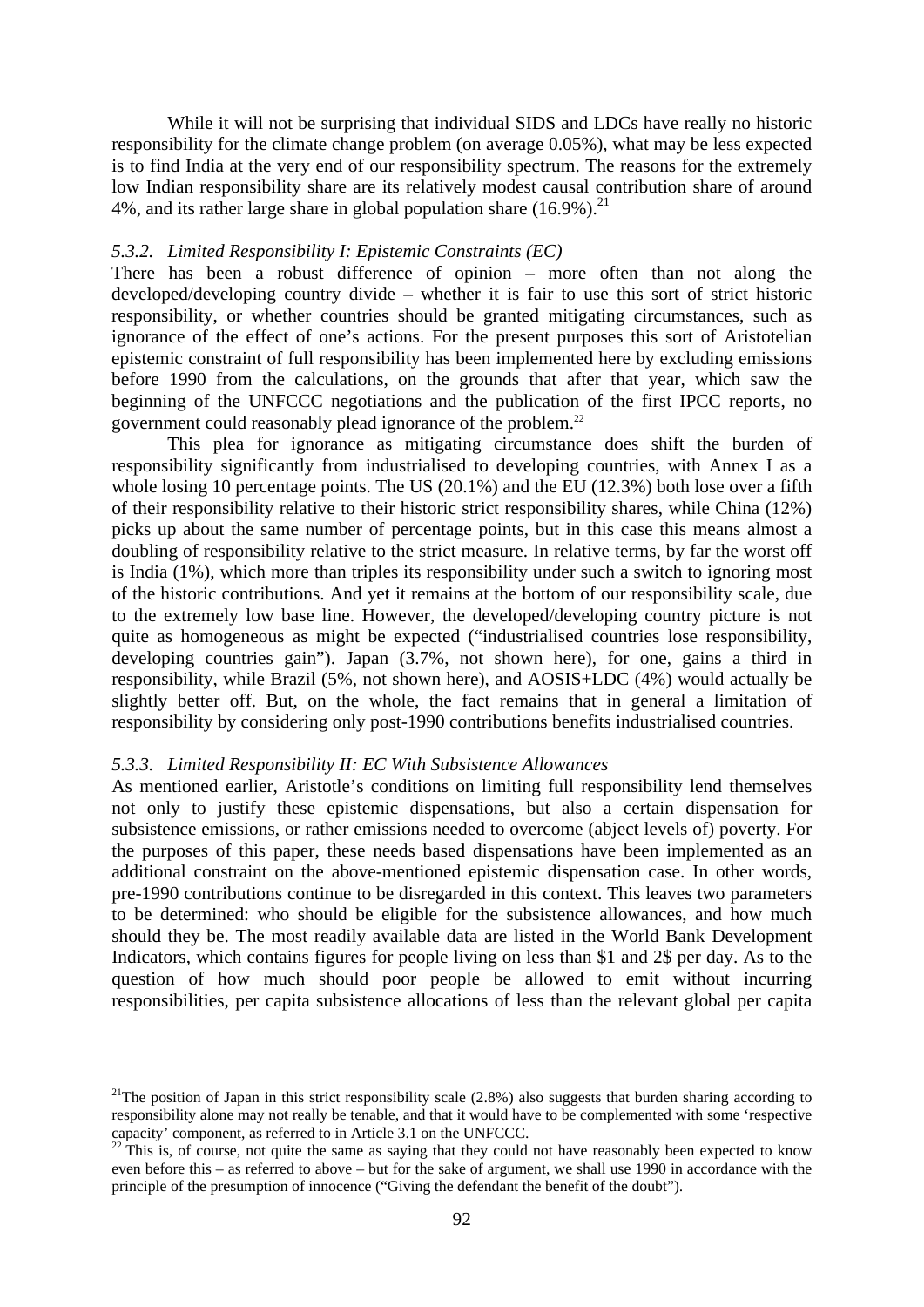basic allowance will not register.<sup>23</sup> Given that the per capita emissions of the developing world are currently estimated to be  $3.7$  and  $2 \text{ tCO}_2$  eq with and without LULUCF, respectively our decision was to allocate  $2tCO<sub>2</sub>$  per poor inhabitant per annum, to be subtracted from the aggregate historic emissions (instead of the basic allowance)

In this case of 1\$/day as 'poverty threshold' – referred to simply as 'Limited Responsibility' – the annual subsistence allowance of  $2tCO_2$ eq. (which is larger than basic allowance per capita level) is used instead of the basic one for each inhabitant with an income of less than 1\$ per day. The results benefit developing countries more than developed ones, and yet the shift of half a percentage point in responsibility towards Annex I (53.8%) is clearly not compensating for the shift in the other direction due to the introduction of the epistemic constraint. The US gains 0.2 percentage points relative to the epistemologically constrained case, while India and China jointly loose nearly one. And the situation does not differ significantly if one moves the poverty threshold to 2\$/day: The US gains another 0.6 percentage points, while China and India jointly loose 1.2 percentage points. In other words, the choice of poverty threshold – at the assumed level of  $2tCO_2$ eq. for the subsistence allowance – is not a particularly sensitive one, certainly not in comparison to the effects of the chosen epistemic constraint, or the overall level of basic allowances.<sup>24</sup>

#### *5.4. Mitigation Through Population Control?*

<u>.</u>

Since the end of the 1970s, China has taken extraordinary measures to curb the growth of its population. Based on the undoubted achievements of the policies that were implemented, Chinese politicians have repeatedly argued that population control is one of the most successful strategies to curb emissions and coin it as one of the key mitigation efforts of China. The underlying assumption is that the increase in emissions would have been faster with higher population growth.<sup>25</sup>

Estimates vary on the size of the current population in absence of the policies that were implemented, and there is not any single number that is more correct than any other when looking at this hypothetical case. To simplify, we extrapolate 1978 population figures to 2005 at the growth rate of the population from the founding of the People's Republic in 1949 to 1978, leading to a hypothetical population of 1.62 billion instead of 1.3 billion in 2005. We then calculate the hypothetical emissions for the years 1978 to 2005 by multiplying actual emission with the factor of actual to hypothetical population of each year, which results in hypothetical Chinese emissions of  $8.7\text{GtCO}_2$ eq. instead of  $7\text{GtCO}_2$ eq. in 2005.

 $^{23}$  16 (1990-2005) times the annual basic allowance budget of 7GtCO<sub>2</sub>eq, divided by the sum of global annual population figures over the period =  $1.2$ tCO<sub>2</sub>eq.<br><sup>24</sup> See Müller et al. (2009) for a full sensitivity analysis for varying choices of Basic and Subsistence

allowances.

 $25$  It can be questioned if the difference in hypothetical to actual emissions growth would have been the same as the difference in hypothetical to actual population growth. Economic growth, industrialisation and modernisation since the end of the 1970s may have rather been hampered by overpopulation, leading to an elasticity lower than 1.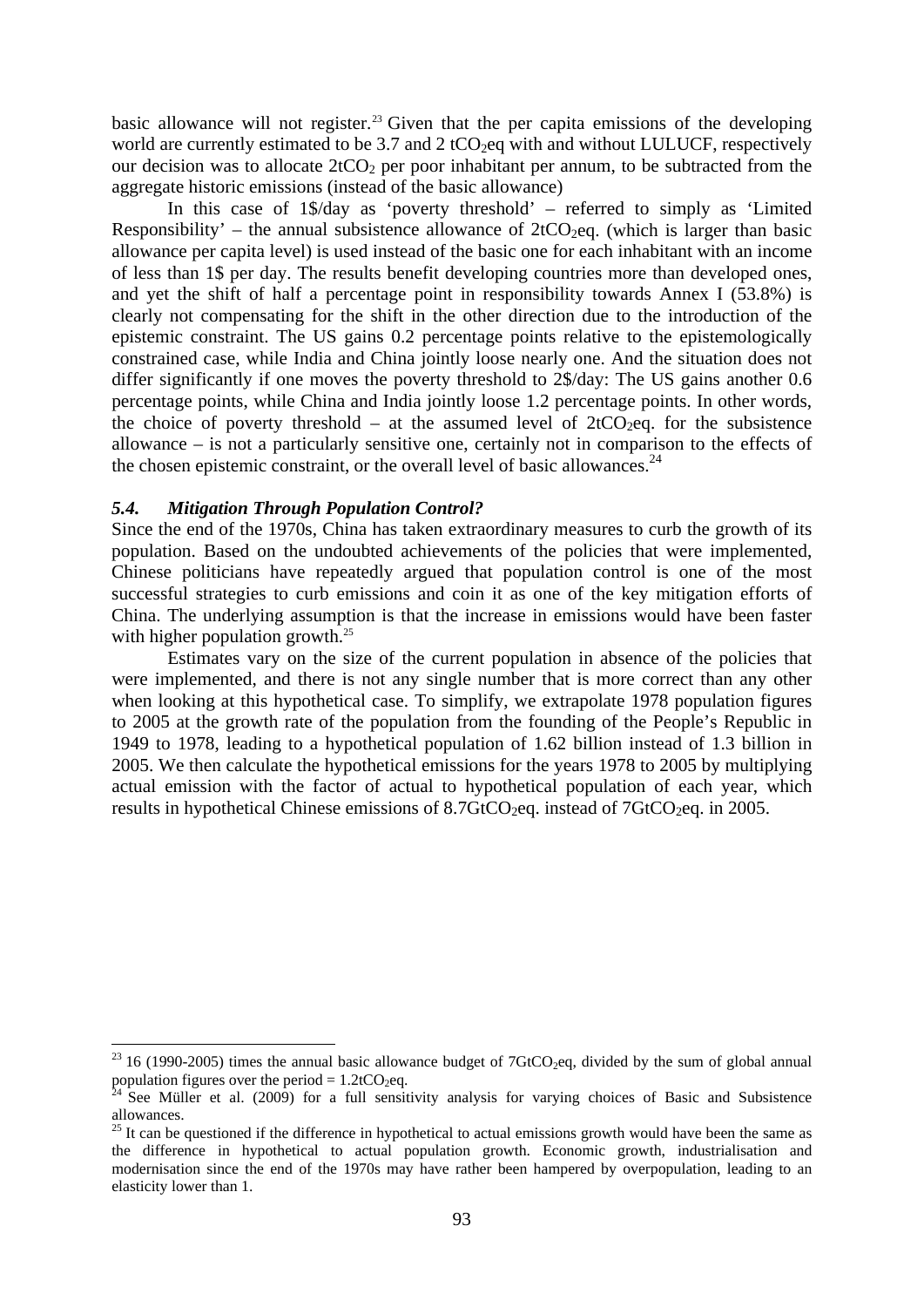

 Figure 8 shows the new responsibility shares for a higher Chinese population and emissions growth. Note that the increase in the allocated share of basic allowances for its hypothetical population offsets part of the increase in responsibility for China.

Shares in strict responsibility and epistemically constrained responsibility for Annex I countries  $(-0.5/-1.1\%$  pts.), USA  $(-0.2/-0.4\%$  pts.) and EU25  $(-0.2/-0.3\%$  pts.) are lower in this hypothetical case and the shares of LDCs and AOSIS remain virtually unchanged. Interestingly the responsibility shares of India increase by 10%/8% (but still less than 0.1%pt.) because in relation to its low emissions the country profits most from the allocation of basic allowances, part of which are diverted to China due to a higher share in world population. The share of China's strict responsibility increases to 7.1% from 6.4% and for epistemically constrained responsibility to 13.6% from 12%. With all the caveats noted regarding the assumptions underlying this hypothetical calculation, China has reduced its responsibility for climate change by  $10\%$  and  $13.5\%$ <sup>26</sup> respectively by means of population control.

## *5.5. What is The Future of Historical Responsibility?*

China has undoubtedly started to implement numerous policies that have a climate change mitigating effect (Ellermann et al. 2009 forthcoming). In the deliberations of the coming  $12<sup>th</sup>$ Five-Year-Plan for China's development strategy, a general consensus exists for a more sustainable development path. However, proponents of a low-carbon future for China face opposition by others who suggest that China should focus on unrestrained business-as-usual development until 2030 before worrying about (unilateral domestic) climate change mitigation.

The 12<sup>th</sup> Five-Year-Plan plan covers the years 2011 to 2015 and will among other things provide guidance for economic restructuring and major investments in infrastructure and capital with long turnover rates like energy generation and heavy industry facilities. Decisions made this year therefore predetermine to a large degree China's general emissions trajectory over half a century or so to come. A careful look into the future (up to the often-

<sup>&</sup>lt;sup>26</sup> Note: percent, not percentage points.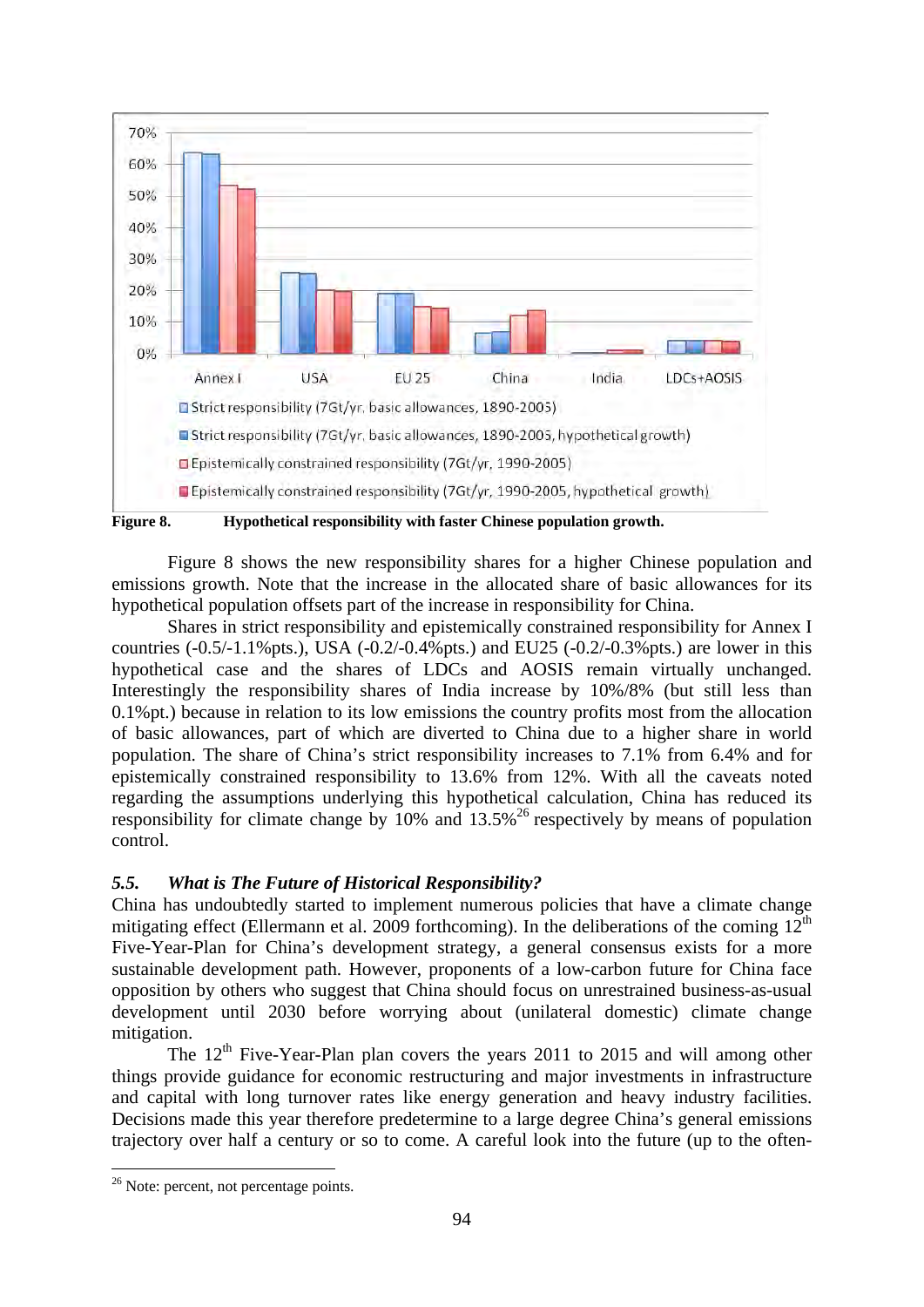cited year 2030) and its potential responsibilities including historical (pre-2005) and new emissions therefore seems to be warranted. Figure 9 and Figure 10 corroborate this point, as emissions between 2006 and 2030 make up the largest part of total emissions since 1890, with an average annual contribution of over 1.6% after 2005.

We are mindful of the difficulty of predicting future emissions and rely directly on the MATCH calculations. The MATCH group used latest available emissions data (2005) and extrapolated country emissions using an average of the six basic IPCC SRES scenarios for 17 world regions, avoiding a judgement on the probability of any single scenario to be more "correct" than others. The point of this paper here is *not* to come up with a reliable number of future emissions, but to illustrate the potential future direction of historical responsibility. In contrast to the previous sections, this paper cannot provide a clear ethical argument for the metric used (and as a consequence the use of the results), as it builds the sum of *actual* historic emissions and *potential* future emissions, complicating the interpretation of the results. The numbers provided are therefore simple results of a calculation based on the scientific consensus of the IPCC over future emissions, but lack the power of an ethical analysis of future historical responsibility. 27



 The look into the future reveals potentially significant shifts in the shares of responsibilities of countries and regions (Figure 11, lighter colour shows actual historical responsibility, darker colour shows "potential future historical responsibility"). Strict responsibility of Annex I countries would be 53.8% (-10.1%pts), epistemically constrained responsibility would be 45.2% (-8.1%pts.). The shares of the USA would decline by 5%pts. to 20.6% and 3.9%pts. to 16.2%, and EU25 to 15.8% and 12.6% respectively (-3.3/- 2.1%pts.). China's share of strict responsibility would rise sharply to 12.1% (plus 5.7%pts. or 88.3%) and epistemically constrained responsibility would increase by 4.8%pts. (or 40.4%) to 16.8%, overtaking the potential shares of the USA and the EU25 and potentially amounting to more than a third of Annex I total by 2030. India's potential responsibility shares rise to 2.6% and 4% respectively (2.3%pts./3%pts. and a drastic relative increase), while LDC/AOSIS potential shares drop slightly. The Rest of World responsibility shares

<sup>&</sup>lt;sup>27</sup> The question of the use of future emissions – modelled in emission scenarios – to calculate the historic responsibility at an end year that lies in the future should be an interesting research topic in this field. An argumentation could perhaps start in this direction: In the case one considered pre-2030 emissions completely predetermined by today's decisions on energy strategy, etc. and considered the modelled emission scenario an accurate description of future development, these future emissions could already be assumed to be historic today. Then they could be summed up with actual historic emissions.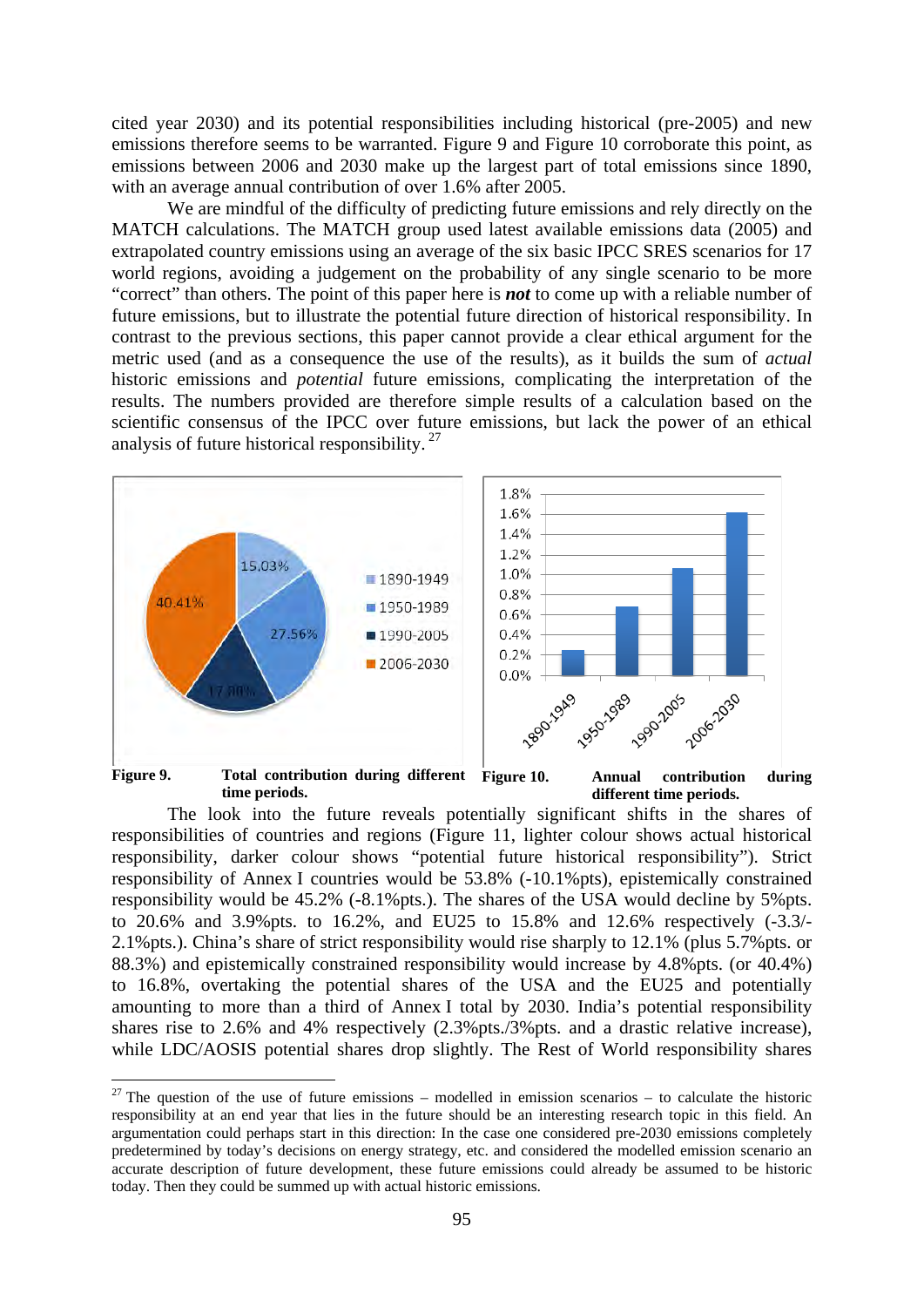change moderately from 25.3% to potentially 27.8% and 29.7% to 30.5%, meaning that its emissions would grow around world average, especially after 1990.



**Figure 11. A scenario for future (historical) responsibility for climate change.** 

 The direction of these numbers – which as noted before should not be interpreted as an ethical analysis of future historic responsibility but merely as a calculation based on commonly agreed emission scenarios – could potentially have great implications for the ethical debate surrounding climate change and point to the use of future emissions scenarios as an important research topic when looking at historical responsibility.<sup>28</sup> So far there is no ethical concept for combining actual historic responsibilities and potential future responsibilities, and the calculations here cannot be used for their absolute numerical results. Their direction however suggests that by 2030 historical responsibility shares could be distributed quite differently from today, changing the force of the principle of "common but differentiated responsibility" for some major players. China could potentially become similarly responsible for climate change as the USA or the EU25, and India's responsibility could surpass that of Germany or Japan. Undoubtedly – and this is important – this still leaves intact low per capita emissions as the other major argument for "common but differentiated responsibility", and it does not affect the argument of limiting capabilities of now developing countries to combat climate change.

#### **6. Concluding Remarks**

The aim of this paper was to put forward and discuss a methodology for the numerical differentiations of responsibilities for climate change as opposed to calculating causal contributions to climate change. For expository purposes, this was done on the basis of aggregate GWP-weighted historic emissions as a proxy. Moving to fully fledged climate modelling techniques as used in MATCH could be done in the future, but would change the relative contributions and resulting responsibilities by at most 10%<sup>29</sup> for most countries.

This paper is not aimed to engage in a debate which of the two conceptions of responsibility ('strict' or 'limited') with the chosen parameter values is more appropriate, or whether the causality of developing country emissions should be partially attributed to Annex

 $28$  Chen et al. (1999) early on pointed out the changing trend of contribution shares, comparing pre-1990 historical contribution with estimated contribution over the period of 1990-2010.

<sup>29</sup> Percent, *not* percentage points.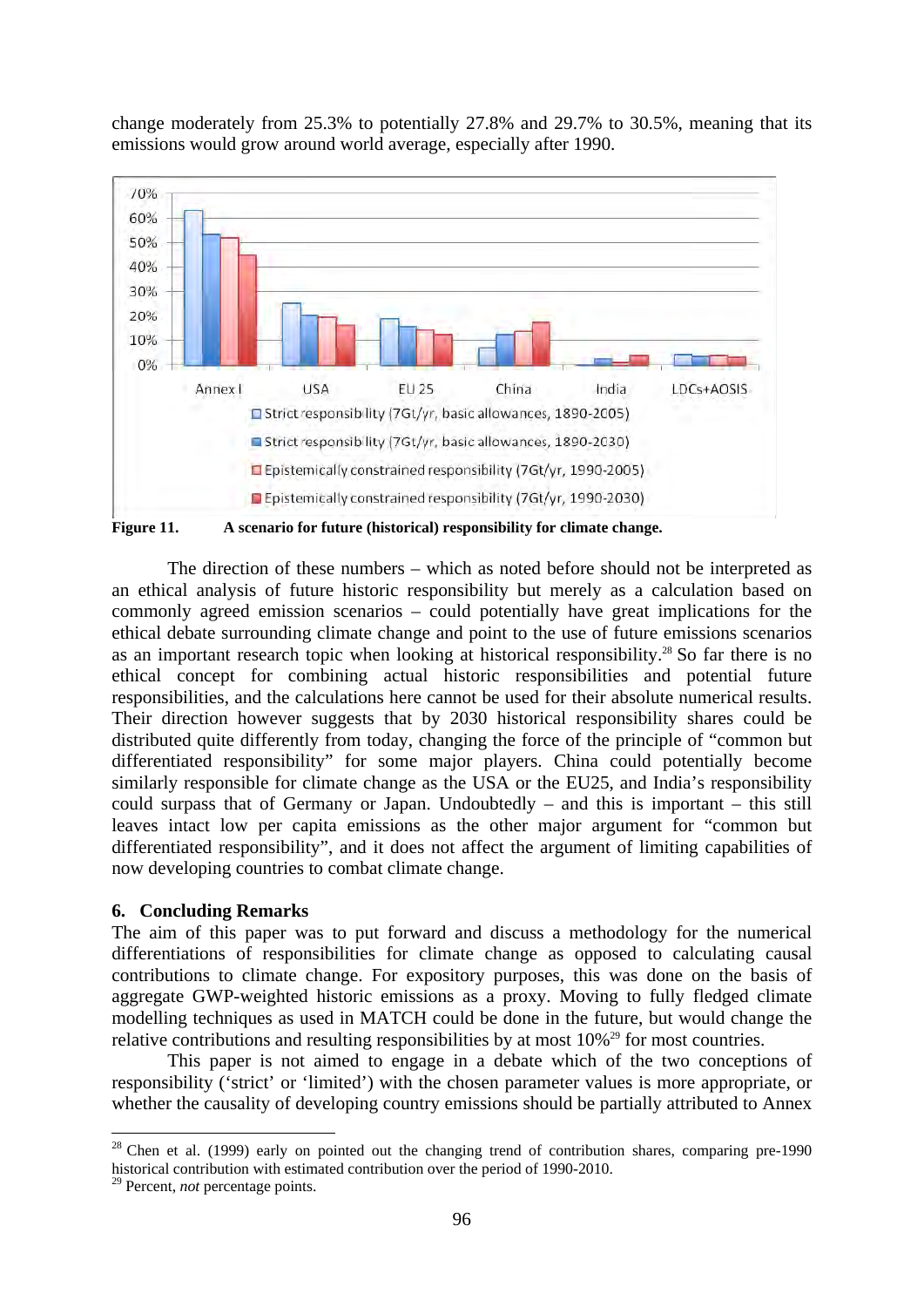II countries, not least because the answer may well depend on what one wishes to do with the results. However, the order of magnitude difference in the responsibility of the two extremes of the scale under both conceptions does give pause for thought as to what sorts of burdens can justly be imposed, particularly given the discrepancy between the affluence and wealth of the exponents at either end of the spectrum of responsibilities we considered in this paper.<sup>30</sup>

While the ethical argumentation for these two conceptions of responsibility are pretty developed and less contentious, it is still not very clear how future potential emissions can be incorporated into a (historic) responsibility concept to include the most likely emission scenarios for the coming one to two decades. We can predict with some certainty that the historic responsibility of countries in 2030 will look quite different from today. Our ability to see this today points to the need for increased research on this matter – on the future of historic responsibility.

It stands to reason that burden sharing on the basis of historic responsibility alone – as proposed in the original Brazilian proposal – without taking into account the second and lesser quoted element mentioned in Article 3.1 of the UNFCCC, namely 'respective capabilities', would not be appropriate. In other words, fair burden sharing would have to be based on a mixture between the responsibility shares discussed here and some differentiated index of capability.

#### **References**

<u>.</u>

- Agarwal A, Narain S, Sharma A (eds) (1999) Green politics, Vol. Centre for Science and Environment, New Delhi
- Aristotle (1908) Nicomachean Ethics, Vol. Clarendon Press, Oxford
- Baer P, Athanasiou T, Karthao S, Christian Aid, Heinrich-Böll-Foundation, EcoEquity (2007) The right to development in a climate constrained world. The Greenhouse Development Rights framework., San Francisco
- Botzen WJW, Gowdy JM, Van den Bergh JCJM (2008) Cumulative CO2 emissions: Shifting international responsibilities for climate debt. Climate Policy 8:569-576
- Chen Y, Pan J, Zhuang G (1999) 防范全球变暖的历史责任与南北义务 [fangfan quanqiu biannuan de lishi zeren yu nanbei yiwu] Historical responsibility and north-south obligation for preventing global warming. World Economy
- China MOFA (2008) Position paper of the People's Republic of China at the 63rd session of the United Nations General Assembly on climate change issue (extract), Ministry of Foreign Affairs
- China NDRC (2007) 中国应对气候变化国家方案 [zhongguo yingdui qihou bianhua guojia fang'an] China's National Climate Change Program, National Development and Reform Commission
- China NDRC (2008) 中国应对气候变化的政策与行动 [zhongguo yingdui qihoubianhua de zhengce yu xindong ] China's policies and actions on climate change, National Development and Reform Commission
- China NDRC (2009) China's position on the Copenhagen climate change conference, National Development and Reform Commission
- den Elzen M, Fuglestvedt J, Höhne N, Trudinger C, Lowe J, Matthews B, Romstad B, de Campos CP, Andronova N (2005a) Analysing countries' contribution to climate change: Scientific and policy-related choices. Environmental Science and Policy 8:614-636

<sup>&</sup>lt;sup>30</sup> Affluence (GDP per capita, PPP): US = \$41,890, India = \$3,452. Wealth (GDP, PPP): India = \$3,8tr, US = \$12.4tr. (both in 2005). Source: World Bank (2006) World Development Indicators 2006, Vol. World Bank, Washington D.C..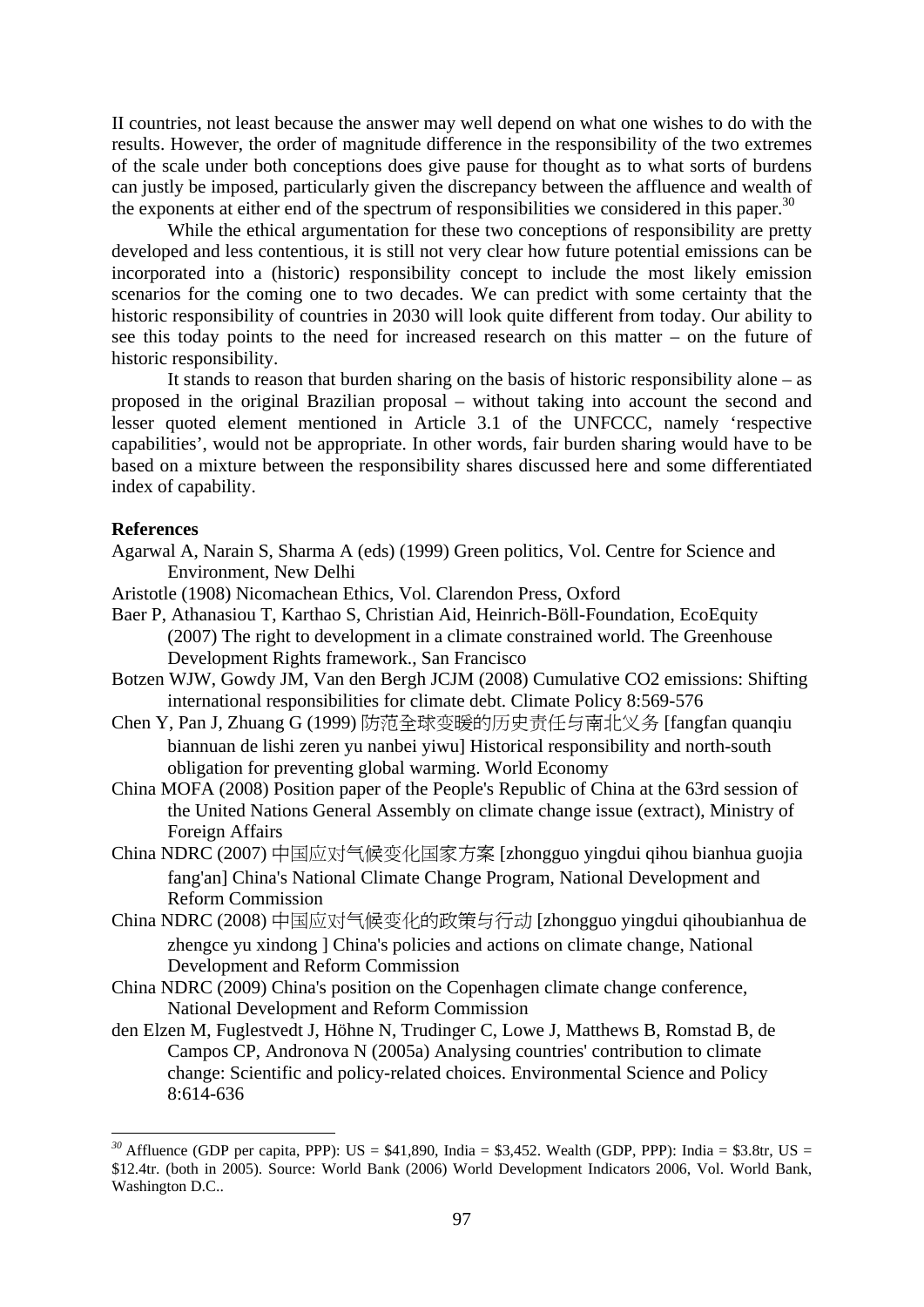- den Elzen MGJ, Fuglestvedt JS, Höhne N, Trudinger CM, Lowe J, Matthews BJH, Romstadt B, de Campos CP, Andranova N (2005b) Analysing countries' contribution to climate change: Scientific uncertainties and methodological choices. Environmental Science Policy 8:614-636
- Ellermann C, Mayer M (2009) Climate change with Chinese characteristics: a study of discourse
- Ellermann C, Oliver P, Li X, Yowargana P, Wang C (2009 forthcoming) Enhanced actions, E3G
- Eshleman A (2004) Moral Responsibility. In: Stanford Encyclopaedia of Philosophy. Stanford University
- Friman M (2007) Historical responsibility in the UNFCCC, Vol. Centre for Climate Science and Policy Research, Linköpings University
- Hallding K, Han G, Olsson M (2009) A balancing act: China's role in climate change, Commission on Sustainable Development, Sweden, Stockholm
- He J, Zhang A, Liu B (2000) 全球气候变化问题与我国能源战略 [quanqiu qihou bianhua wenti yu woguo nengyuan zhanlüe] Issues of global climate change and energy strategy in China. Journal of Tsinghua University (Philosophy and Social Sciences)
- Höhne N, Blok K (2005) Calculating Historical Contributions To Climate Change Discussing The 'Brazilian Proposal'. Climatic Change 71:141-173
- Höhne N, Blum H, Matthews B, Fuglestvedt J, Skeie RB, Kurosawa A, Hu G, Lowe J, Gohar L, Salles ACNd, Ellermann C (forthcoming) Contributions of individual countries' emissions to climate change and their uncertainty
- Höhne N, Ullrich S (2003) Third expert meeting on scientific and methodological aspects of the proposal by Brazil, 8-9 September, Ecofys, www.match-info.net, Cologne
- Hope CW (2008) Optimal carbon emissions and the social cost of carbon over time under uncertainty. Integrated Assessment 8
- IEA (2006)  $CO<sub>2</sub>$  Emissions from Fuel Combustion (2006 edition), Vol. International Energy Agency
- IPCC (1996) Climate Change 1995: Economic and Social Dimensions of Climate Change, Vol. Cambridge University Press, Cambridge
- IPCC (2000) IPCC special report: emissions scenarios, Intergovernmental Panel on Climate Change
- Klein Goldewijk CGM, Battjes JJ (1995) The IMAGE 2 hundred year (1890-1900) data base of the global environment (HYDE). Report No. 481507008, National Institute of Public Health and the Environment (RIVM), Bilthoven, the Netherlands
- Klein Goldewijk K (2007) History Database of the Global Environment (HYDE). Netherlands Environmental Assessment Agency
- MacGregor J (2006) Ecological space and a low-carbon future: crafting space for equitable economic development in Africa. Report No. 8, Agrifoodstandards.net
- Marland G, Boden TA, Andres RJ (2003) Global, Regional, and National Fossil Fuel  $CO<sub>2</sub>$ Emissions. In: Carbon Dioxide Information Analysis Center ORNL, U.S. Department of Energy (ed) Trends: A Compendium of Data on Global Change, Oak Ridge, Tennesse., U.S.A. Available online at: http://cdiac.esd.ornl.gov/trends/emis/meth\_reg.htm.
- Marland G, Boden TA, Andres RJ (2005) Global, regional, and national fossil fuel CO2 emissions
- Monbiot G (2007) Heat : how to stop the planet burning, Vol. Penguin Books, London
- Müller B, Höhne N, Ellermann C (2009) Differentiating (historic) responsibilities for climate change. Climate Policy